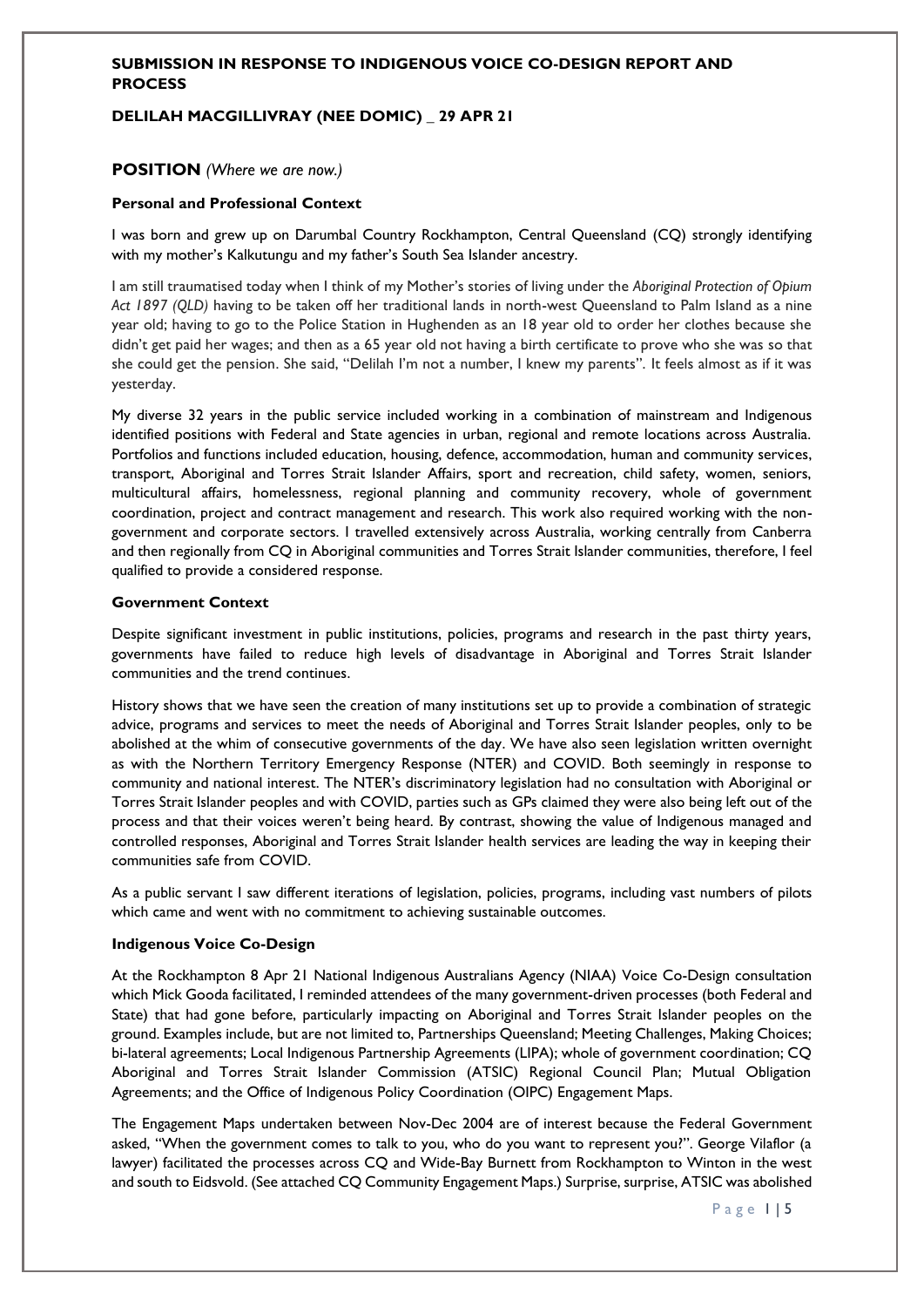#### **DELILAH MACGILLIVRAY (NEE DOMIC) \_ 29 APR 21**

in June 2005. The writing was on the wall. These government-driven processes which I witnessed first-hand between 2000 and 2012, were mirrored across Australia. If nothing else, it reflects stories being told over and over to no avail.

One might ask what the government, mostly driven through the Federal government and the Council of Australian Governments (COAG) has learnt from these processes. It is important not to forget that these government-driven processes involved intensive engagement with Aboriginal and Torres Strait Islander peoples who gave up many hours to provide information about their issues, needs and aspirations (always voluntary, never paid for their time). Many of the reports from these consultations are lost in the bowels of public sector archives, never to be seen again. Nothing learnt. Elders who contributed to these processes gone. Newer generations treading water and drowning from the weight of government compliance and incompetent leadership. Voices not being heard or acted upon. Groundhog Day.

*Benefits and Disbenefits of Local, Regional and National Voice in Co-Design Report*

There are benefits to local and regional voices, however, there should be a clear 'line of sight' to the national voice and back to the ground.

The 13 First Nations culturally mandated regional dialogues say Aboriginal and Torres Strait Islander community controlled and led organisations and peak bodies do not represent their voices on the ground.

The attached Engagement Maps provide evidence of how Aboriginal and Torres Strait Islander peoples want to be heard and represented which reflects the strength and diversity of those communities.

- Many of the models from the past (ATSIC) and present (Empowered Communities) are resource intensive with significant financial investment and take time, both of which governments tend not to factor into upfront planning of legislation, program, policy and budgetary design. Urban, regional, remote and cultural factors also need to be budgeted. Hence the need for a systemic mechanism such as constitutional reform to drive the process ensuring full implementation and learning is not impeded by ad hoc change of government decisions.
- The proposed national voice lacks rigour and authority. The proposed model is like the advisory committees set up to drive the Indigenous Voice Co-Design process, providing advice only, with the government making final decisions. Excluding the constitutionally enshrined First Nations Voice from the committees' Terms of Reference lacked transparency and integrity and silenced many voices, including those on the committees. Further to this, there should be no issues off the table where government can determine what gets discussed and silences local, regional and national voices, including youth who should be at the table not represented through an advisory committee.
- There should be opportunities for the constitutionally enshrined First Nations Voice to be heard and to have the government's support to influence globally e.g. economic development, climate change and their intersections as they apply to Aboriginal and Torres Strait Islander (First Nations) peoples in Australia and across the world.
- Finally, the view that Aboriginal and Torres Strait Islander people will one day transition to a homogenous state where everyone agrees or can opt in or out or has the capacity to negotiate on an ongoing basis is discriminatory, naïve and misses the point. No other Australian community or group is required to go to these lengths to be heard. A constitutionally enshrined First Nations Voice would allow for formal and informal community governance structures to organically evolve over time with the support of government enabling processes (as identified by community) rather than debilitating government-driven legacy processes of the past.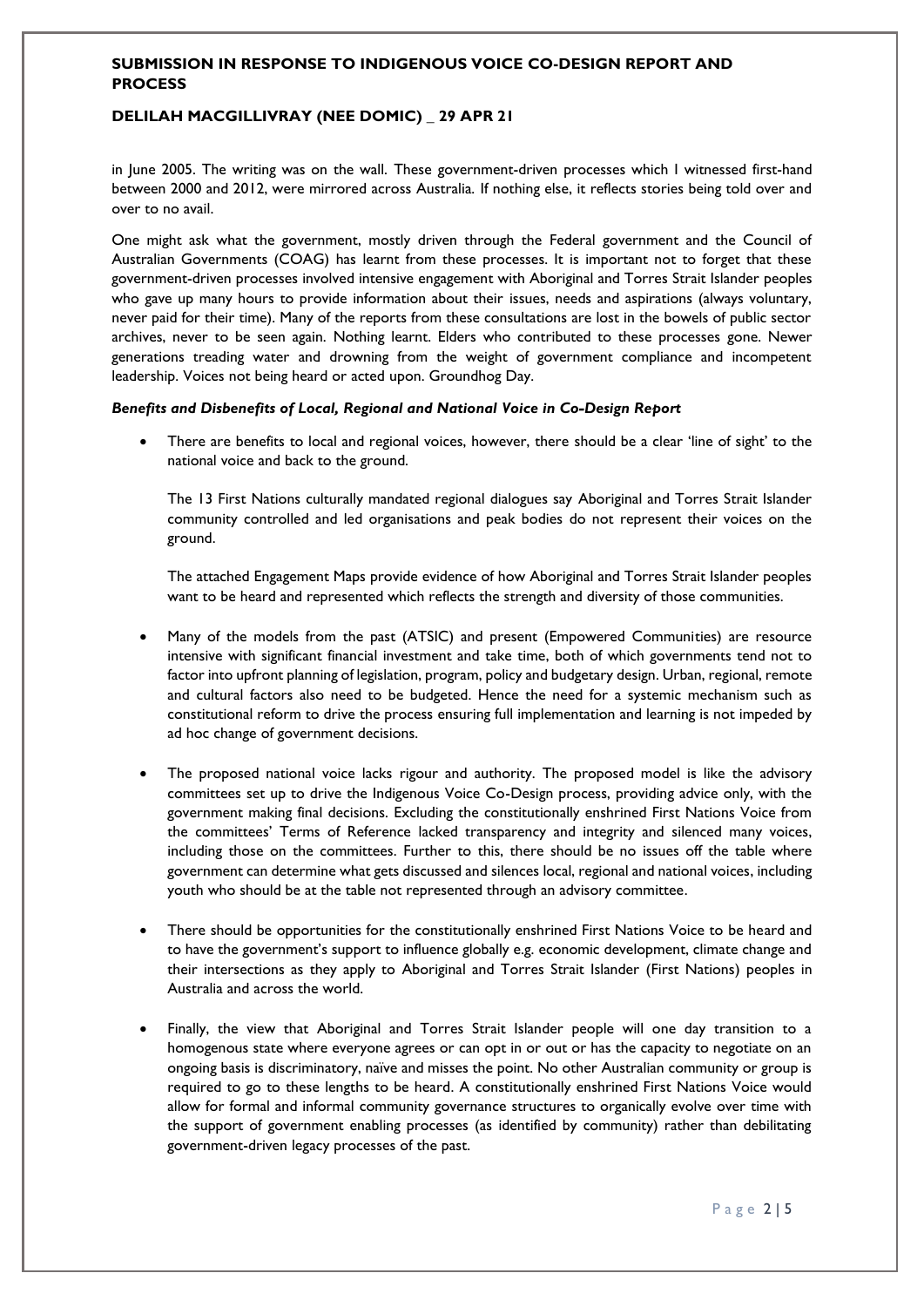#### **DELILAH MACGILLIVRAY (NEE DOMIC) \_ 29 APR 21**

#### **Constitutionally enshrined First Nations Voice**

Over 1,000 Aboriginal and Torres Strait Islander people were involved in 13 dialogues across Australia which culminated in a First Nations National Constitutional Convention at Uluru in May 2017. The Uluru Statement from the Heart is the first time there has been a national consensus on what constitutional change is desired by Aboriginal and Torres Strait Islander peoples. The Uluru Statement rejects symbolic constitutional recognition in favour of substantive constitutional reform and calls for a First Nations Voice enshrined in the Constitution and a Makarrata Commission to supervise a process of agreement-making and truth-telling. These reforms are known as "Voice. Treaty. Truth".

I, like many others was not involved in the regional dialogues but I respect the voices of those who were and the considered decisions they made in the best interest of all Aboriginal and Torres Strait Islander peoples and wider Australia. It is now being promoted that the Indigenous Co-Design process is reflective of the voices of Aboriginal and Torres Strait Islander peoples across Australia. This not only denies the cultural authority of those who were involved in the regional dialogues but misrepresents the numbers of participants involved in the Indigenous Voice Co-Design process. For example, ABS Census 2016 shows Rockhampton's population of Indigenous peoples at 5,867 Indigenous (5,143 Aboriginal, 359 Torres Strait Islander, 375 both Aboriginal and Torres Strait Islander). Only 17 people attended the Rockhampton consultations with a small representation of Aboriginal and/or Torres Strait Islander peoples. Anecdotal evidence suggests that this has been the case across Australia, with many of those voices calling for a constitutionally enshrined First Nations Voice.

The risk for the proposed legislated Voice is that, without the constitutionally enshrined First Nations Voice driving the process, it will become another short-lived strategy with the capacity to be abolished after the next government election and become yet another archived document and result in more unfinished business.

#### **PROBLEM** *(Why we can't stay here.)*

**There is a legacy that has been embedded constitutionally since federation** where all sides of government have neglected to show **leadership** to right the wrongs of the past. It will take a significant multilevel government paradigm shift and people movement to **change State structures and behaviours**, including **leadership from Prime Minister Scott Morrison**.

**The current government strategies are not sustainable** because they are designed on legacy thinking and data; and colonially constructed racist ideologies and narratives based on enforcement and compliance that do not meet the needs of Aboriginal and Torres Strait Islander (First Nations) peoples.

A constitutionally enshrined First Nations Voice provides the **opportunity for a paradigm shift on the notions of enforcement, compliance and behaviour change** in relation to decisions on the design of future legislation, budgets, programs, policies and procedures.

**It is time to create a future preferred state** with Aboriginal and Torres Strait Islander (First Nations) individuals, family and community voices expressing and defining self-determination on matters that are important to them. Where all levels of government listen to 'hear and understand' First Nations **voices** and **act** on them.

**It is time for redesign** and to use the **constitutionally enshrined First Nations Voice** to gather local data to create and design **'fit for purpose' products and services** to meet holistic social, emotional, economic, physical, environmental, spiritual and cultural needs of First Nations peoples that will *benefit* all Australians.

**It is time to redesign the constitution to move from enforcement and compliance to a future state as determined by Aboriginal and Torres Strait Islander (First Nations) peoples.** To use the culturally mandated First Nations regional dialogue Voices and other data to design and create a **'fit for purpose' constitutionally enshrined First Nations Voice to Parliament and complementary legislation embedded in cultural lore** to meet the needs of First Nations peoples that will *benefit* all Australians.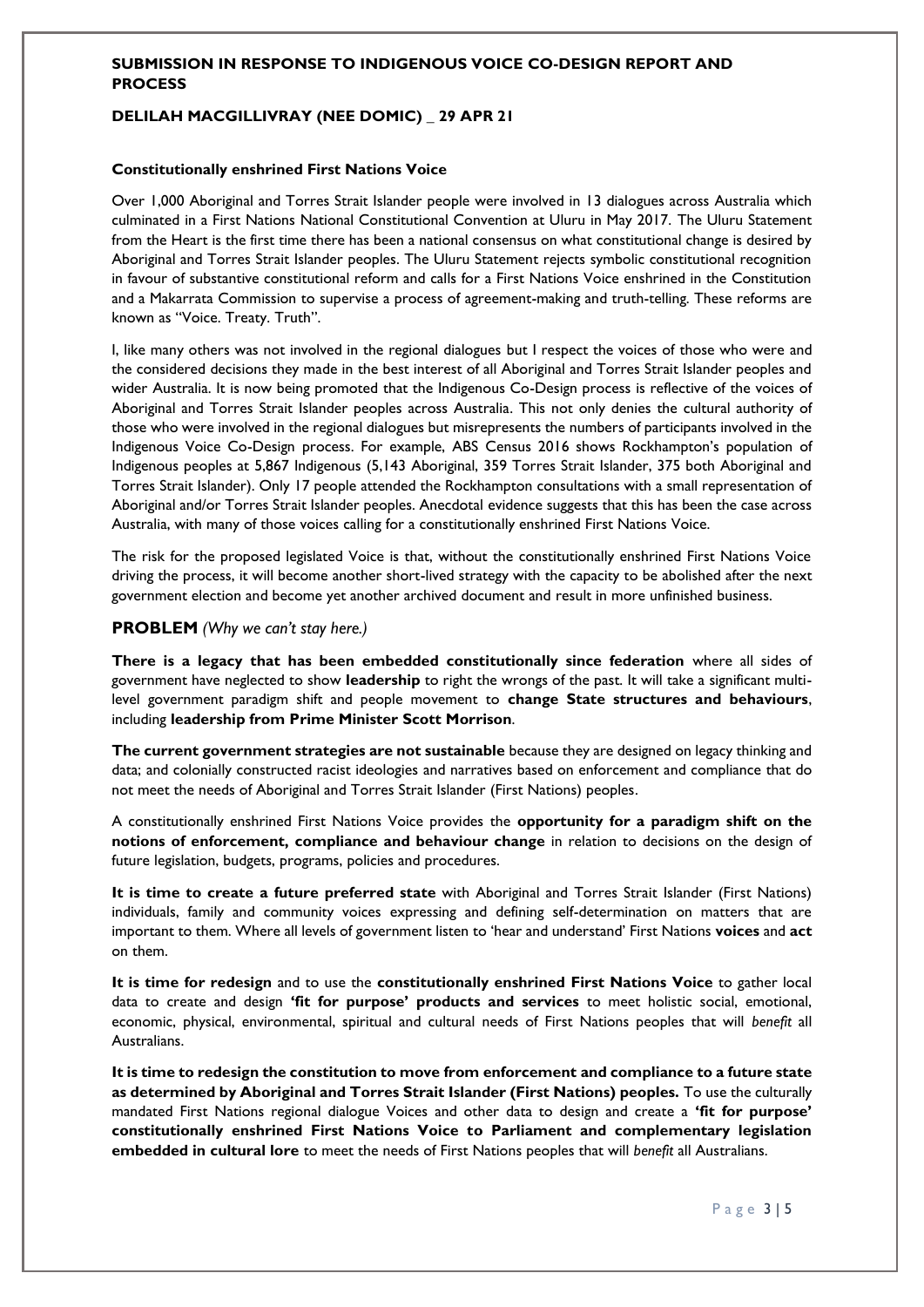#### **DELILAH MACGILLIVRAY (NEE DOMIC) \_ 29 APR 21**

**It is time to invert the pyramid to allow Aboriginal and Torres Strait Islander peoples (First Nations) to enforce** Federal, State and Local government **accountability and compliance** through a constitutionally enshrined First Nations Voice to ensure their needs are met.

**It is time to listen to the people of Australia to whom the Uluru Statement from the Heart was gifted. Majority of Australians support a constitutionally enshrined First Nations Voice** that only the people can change through referendum. Many Australians are wanting Aboriginal and Torres Strait Islander (First Nations) peoples to be recognised in the constitution **so that they can also find their place** as an Australian.

(See attached Triple E Framework – QPS Delilah MacGillivray Interpretation 2020.) I created this framework when I worked with Centrelink to try to educate non-Indigenous senior decision-makers who 'just didn't get it' when it came to understanding the impact of legislation and policies affecting Aboriginal and Torres Strait Islander individuals, families and communities. I credit my previous colleague from North Queensland for introducing the green frog and the bike metaphor, where the green frog is culturally and environmentally friendly and flexible whereas the bike is inflexible not easily bent reminding us to always ask, "Where are the green frog strategies?"

#### **POSSIBILITIES**

#### **Option 1**

Support the Uluru Statement from the Heart regional dialogues' consensus on substantive constitutional reform calling for a First Nations Voice enshrined in the Constitution and a Makarrata Commission to supervise a process of agreement-making and truth-telling. These reforms are known as "Voice. Treaty. Truth" and the sequencing is imperative so that past legacy systems, ideologies and narratives as outlined in this document do not continue.

#### Advantage:

Aboriginal and Torres Strait Islander (First Nations) peoples are recognised in the Constitution. All Australians benefit.

Disadvantage:

None

#### **Option 2**

Use lessons learnt from the past to inform and strengthen an enabling legislation for the Voice to Parliament not Government.

Advantage:

Only if passed after a referendum has been held in the next term of Parliament.

Disadvantage:

Legislating a Voice only without a referendum to constitutionally enshrine a First Nations Voice to Parliament.

**Option 3**

Do nothing.

Advantage:

None

Disadvantage:

Nothing changes.

P a g e 4 | 5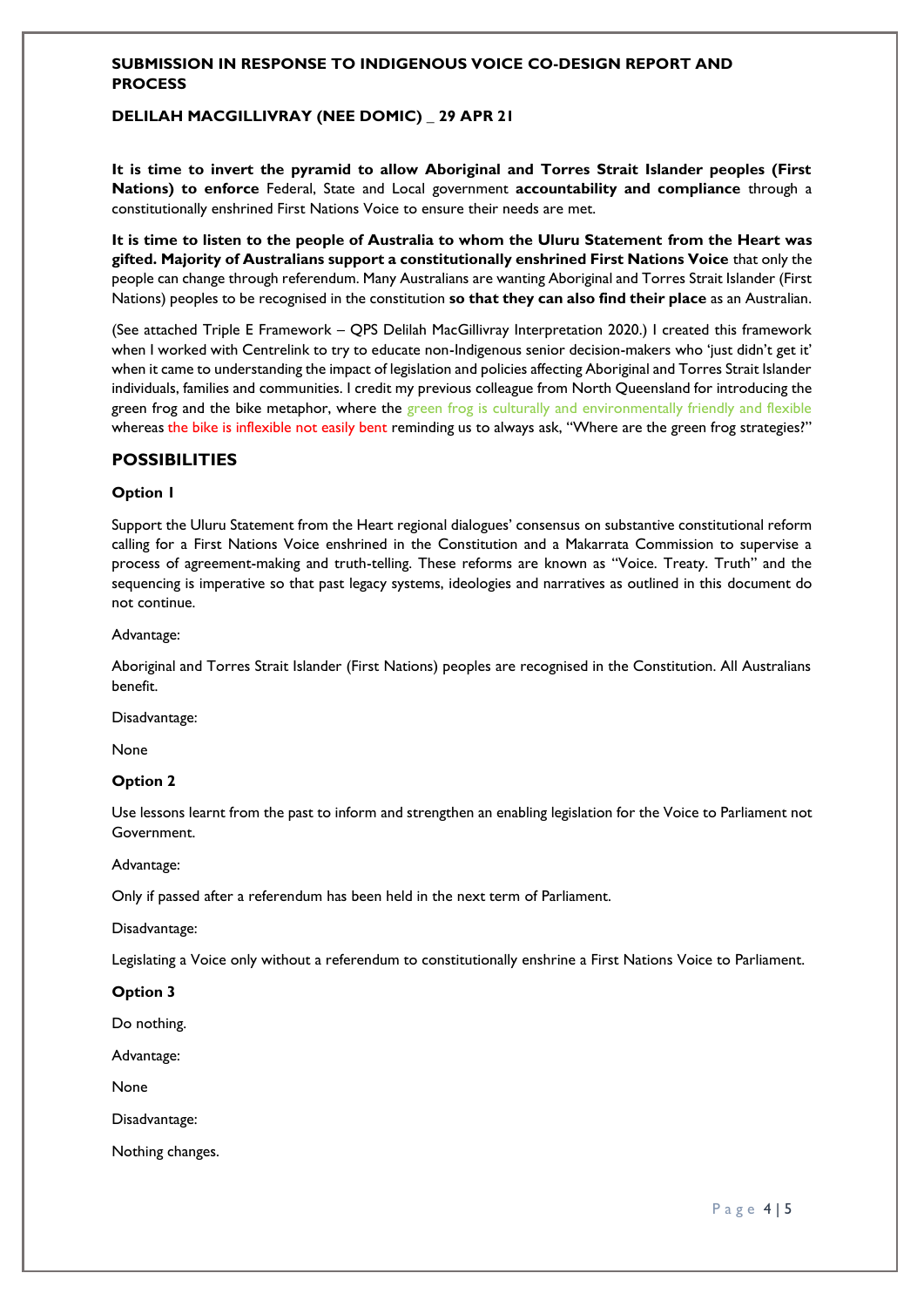#### **DELILAH MACGILLIVRAY (NEE DOMIC) \_ 29 APR 21**

#### **PROPOSAL** *(Where we should go to instead.)*

Option 1 is the preferred option.

- 1. The government must honour its election commitment to a referendum once a model for the Voice has been settled to ensure that a First Nations Voice to Parliament is protected by the Constitution.
- 2. Enabling legislation for the Voice must be passed after a referendum has been held in the next term of Parliament; and
- 3. The membership model for the National Voice must ensure previously unheard Aboriginal and Torres Strait Islander people have the same chance of being selected as established leadership figures.

Option 2 – Legislating a Voice only without a referendum is not a preferred option. Option 1 (2) is preferred.

Option 3 – Doing nothing is not a preferred option. The status quo is unsustainable. There is too much unfinished business which needs a response driven through a constitutionally enshrined First Nations Voice.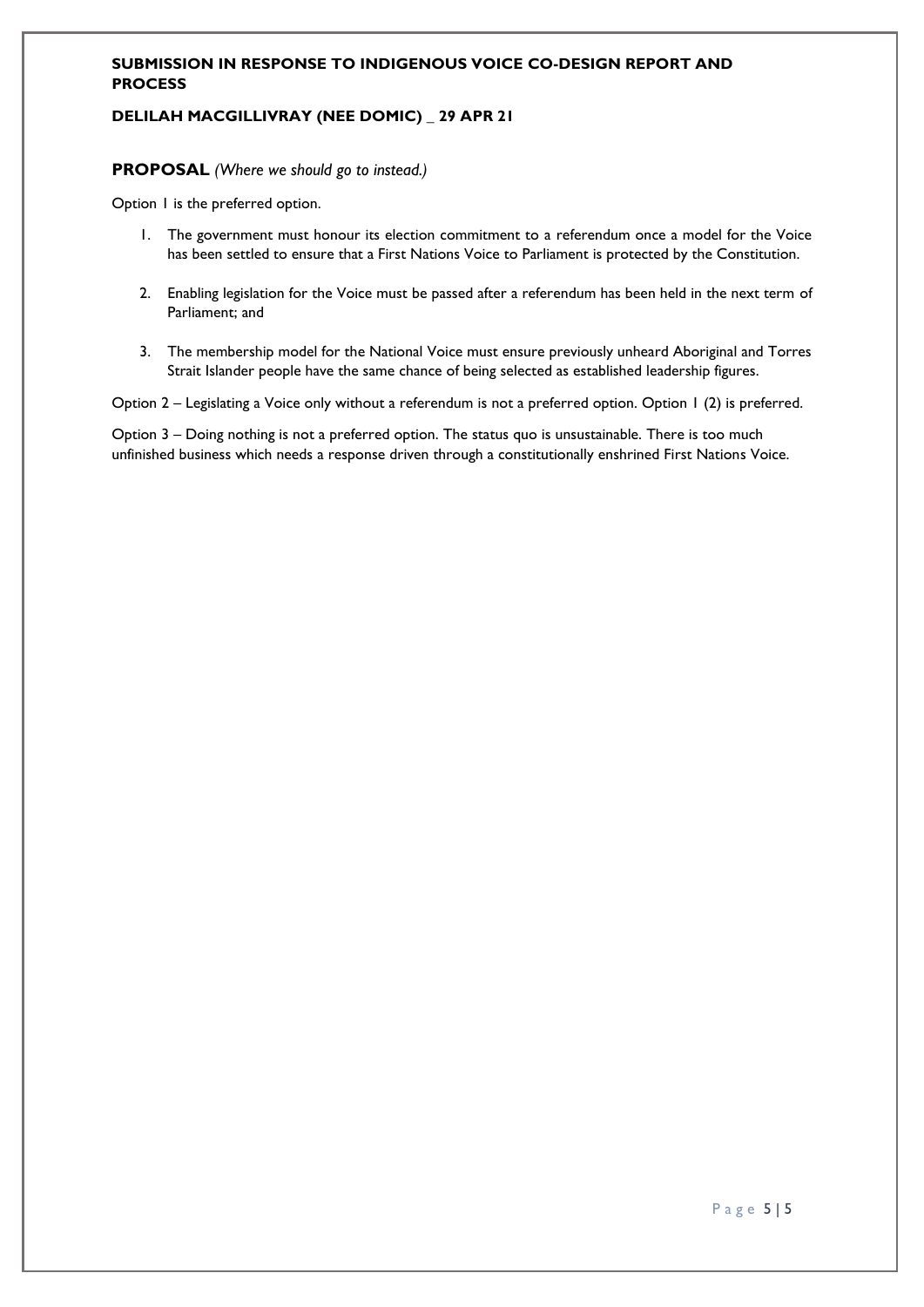## Community Engagement ) Maps)

## Results of Regional Forums ) Nov – Dec 2004 )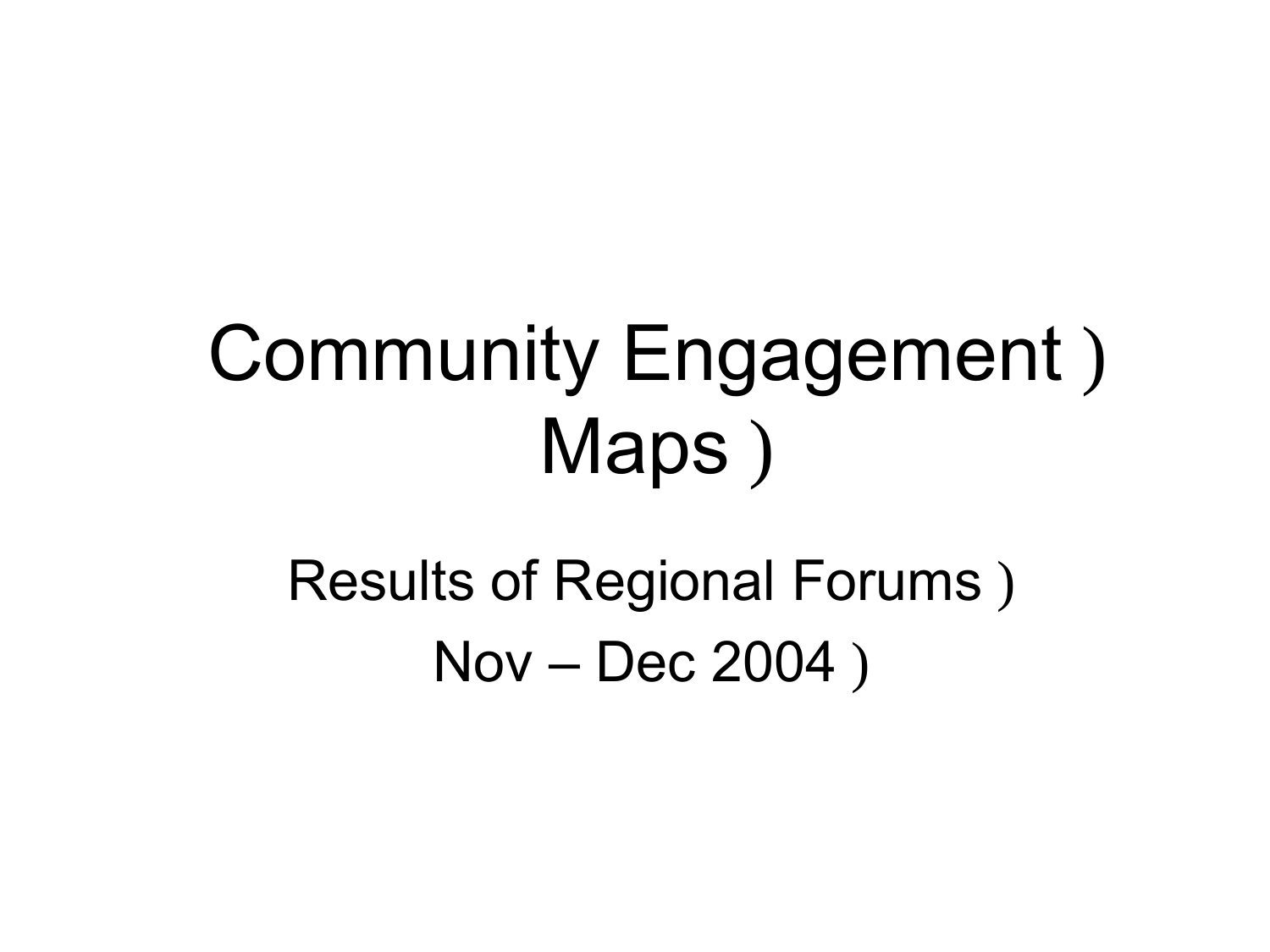## Eidsvold .

### Engagement Process

- Eidsvold Round Table .
- invitation to . • Established by participants. .
- each group for decision making but • 2 Representatives of many may attend discussion.

## Issues Identified

- Youth activities and employment.
- Strong culture
- Children and families. .
- Healthy living.
- Parental involvement in education.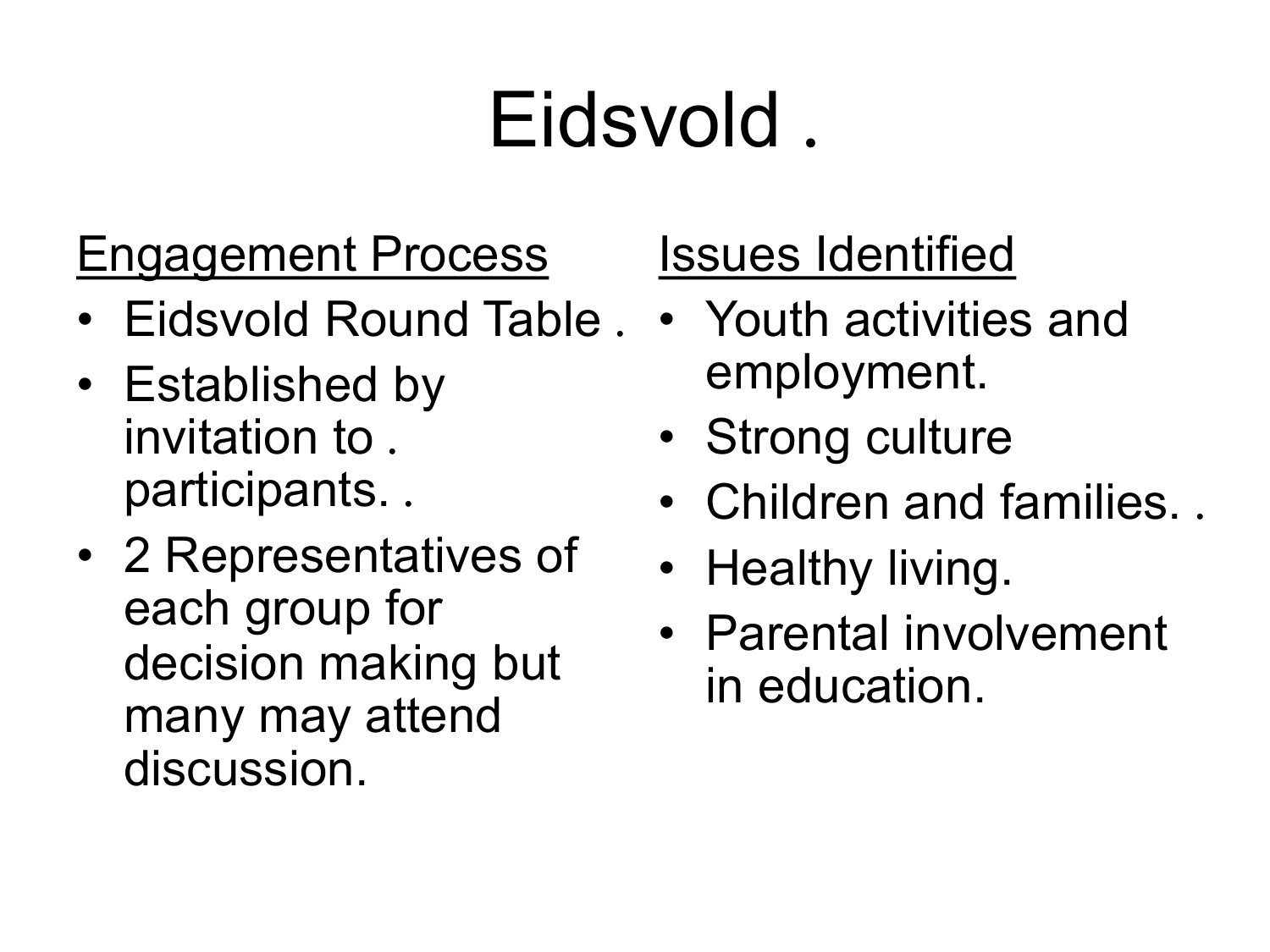## Eidsvold Community Engagement ( Map (

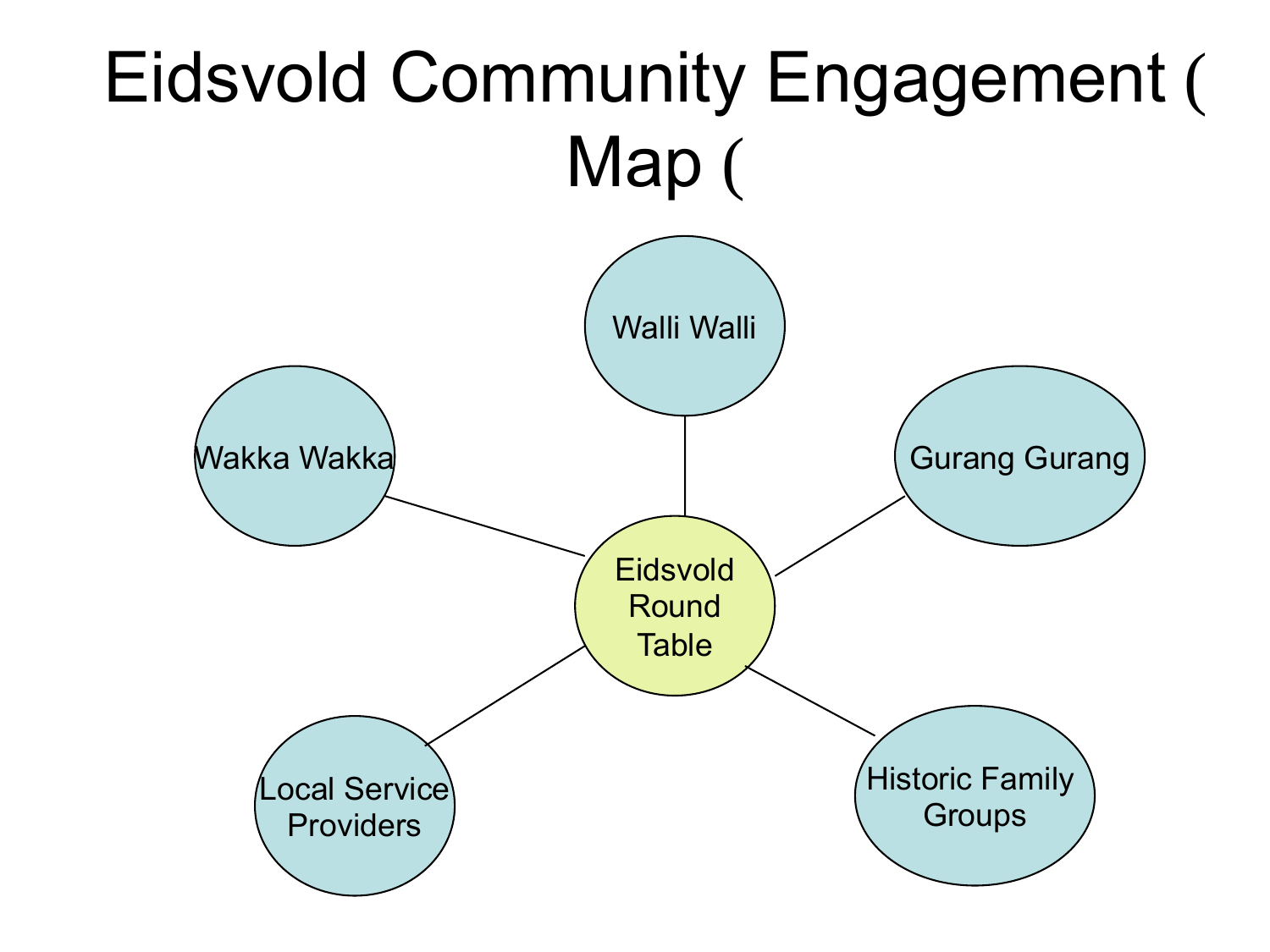## Hervey Bay &

### Engagement Process &

- Forum
- • Entry point through invitation to organisations. participants.

### Issues Identified

- • Youth support education, sport, accommodation.
- Elders complex.
- • Families single and low income.
- • Transport to traditional land.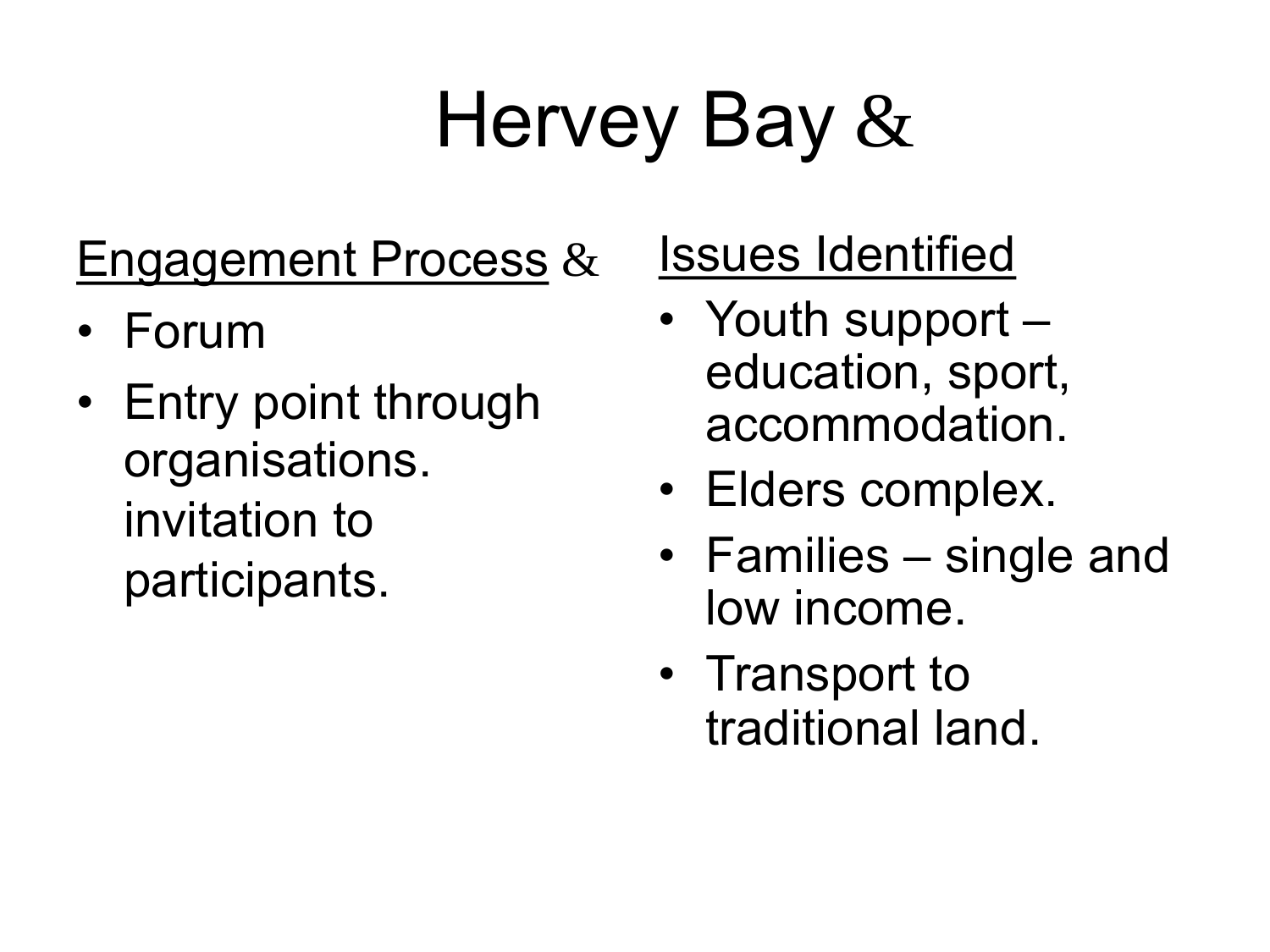## Hervey Bay Community Engagement Map

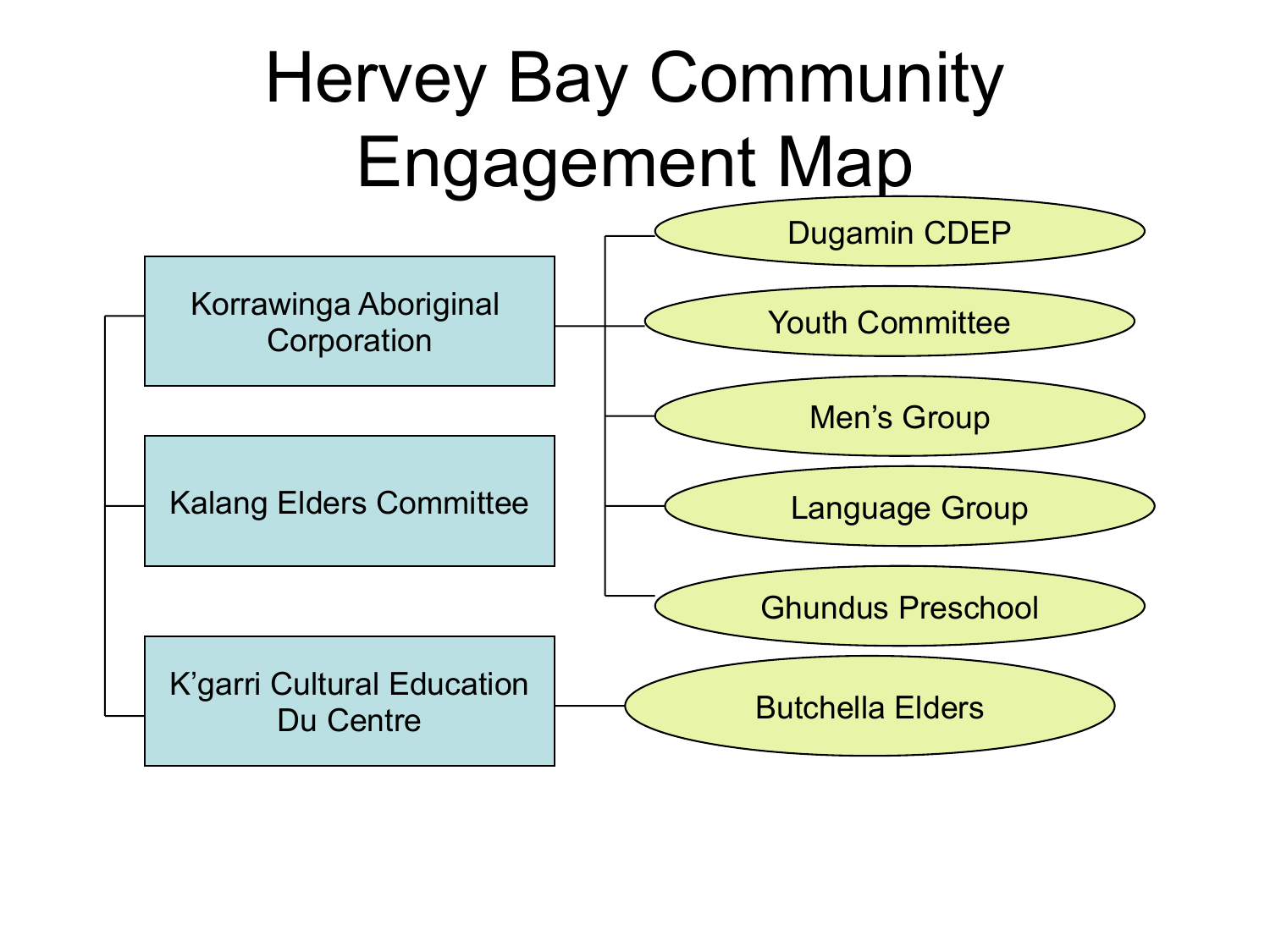## Maryborough /

## Engagement Process /

• Forum

• .

- Community working together.
- • Notification through organisations and advertisement.

**Issues** 

- • Short term accommodation.
- employment (small • Youth programs – diversionary and business).
- Health and drugs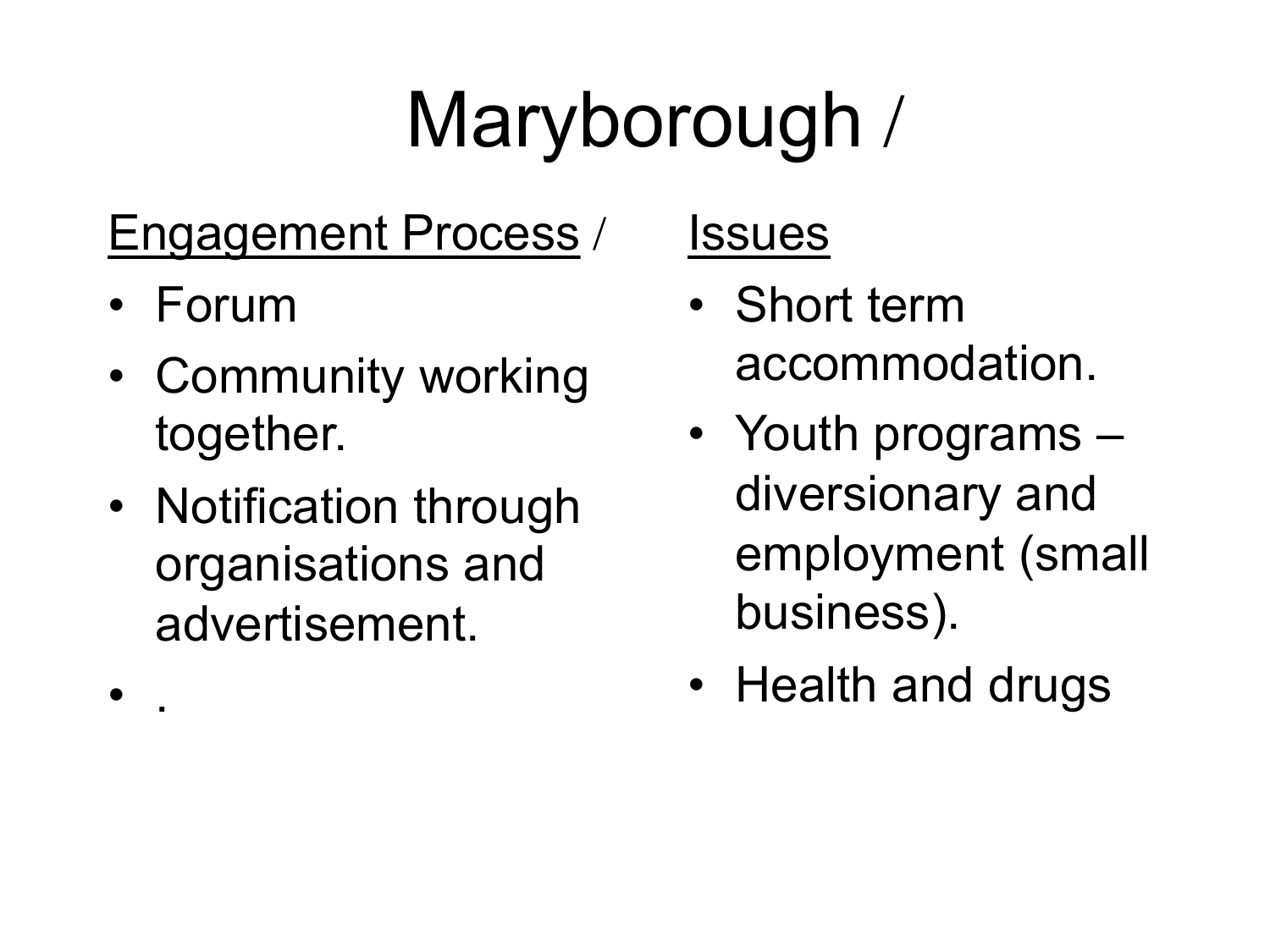## Maryborough Community Engagement Map \* Undennoo **Community** (Advertised)

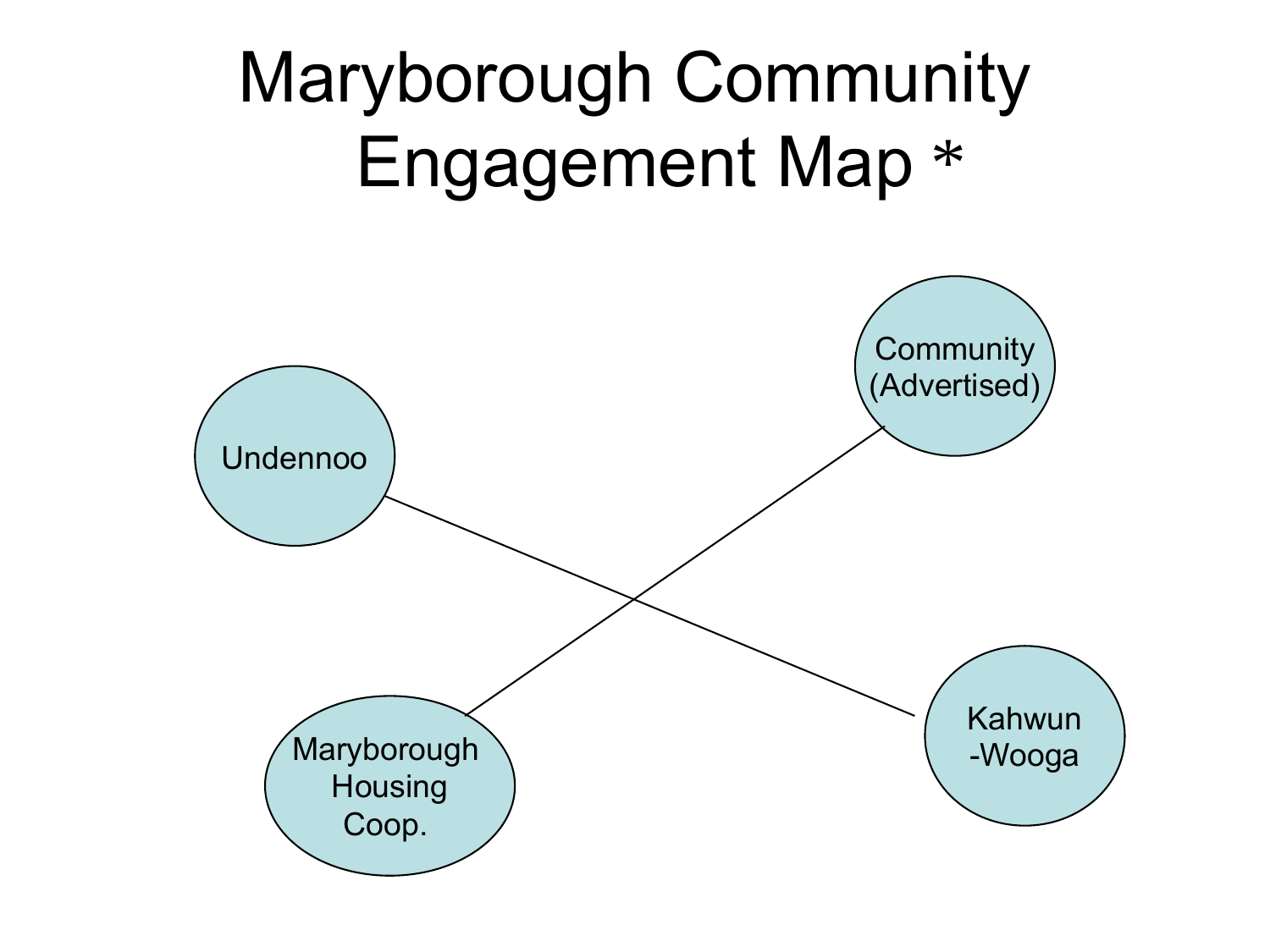## Bundaberg -

## Engagement Process -

- Bundaberg Forum
- Community working together.
- • Notification through organisations and advertisement.
- Agreement by discussion. -

### **Issues**

- • Programs for youth – diversionary.
- Stronger Families. -
- • Access to Health Services.
- • Self Esteem culture and identity.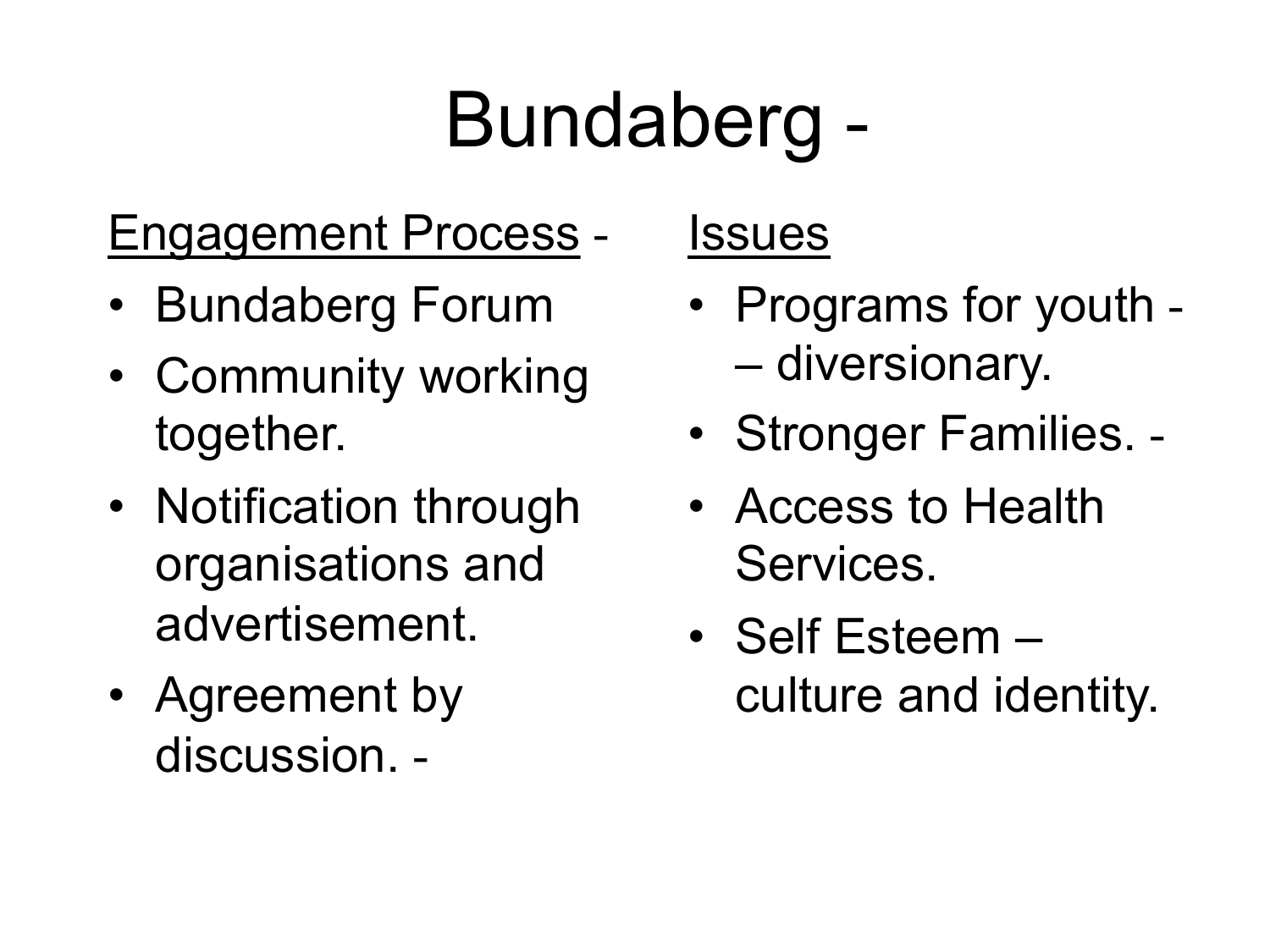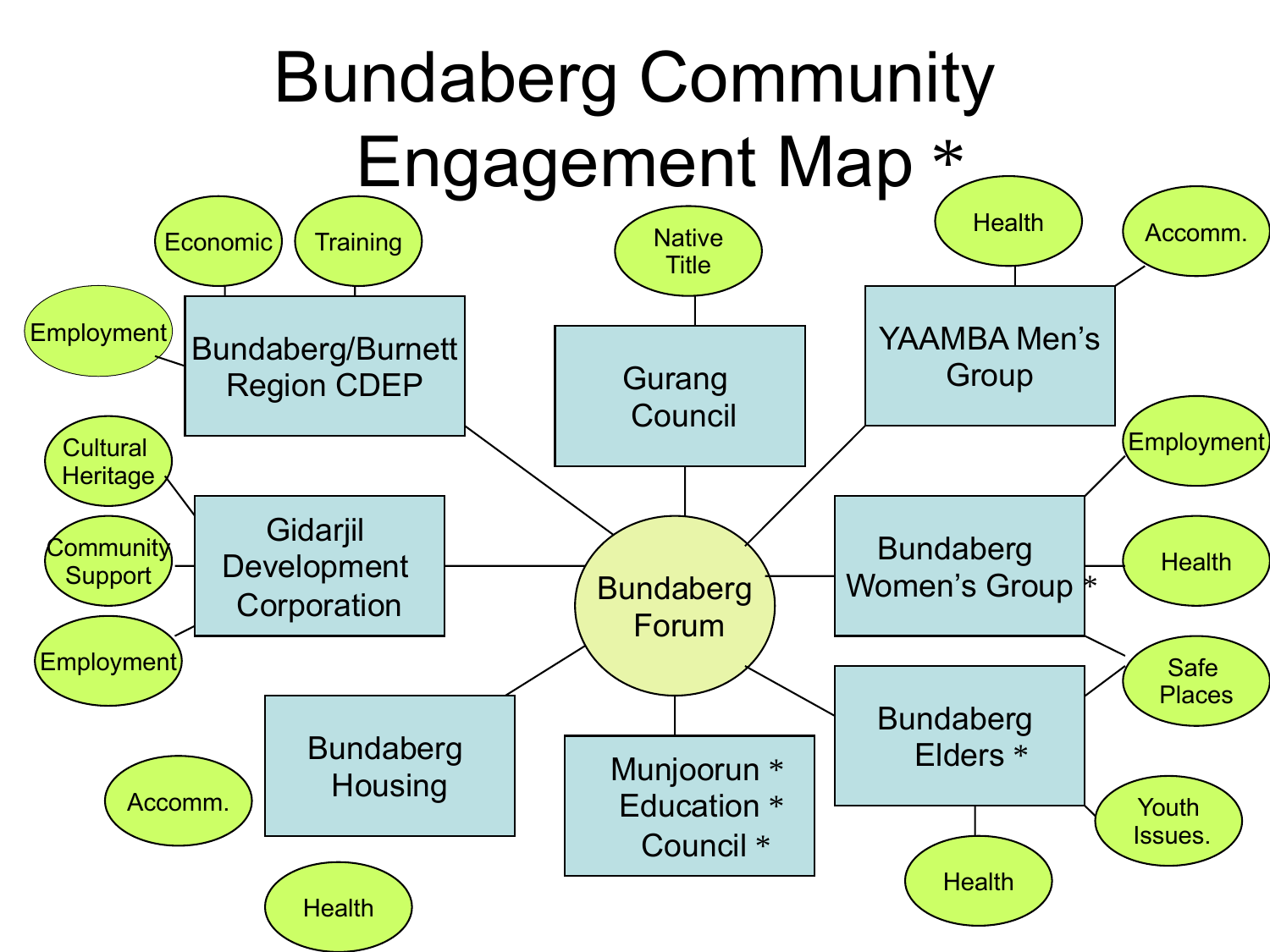## Gladstone -

## Engagement Process

- Open forum for consultations. -
- Community members and organisations. -
- • Notification through organisations and advertisement.

### **Issues**

- Safer places.
- development and • Economic employment.
- • Young children and families.
- Strong culture.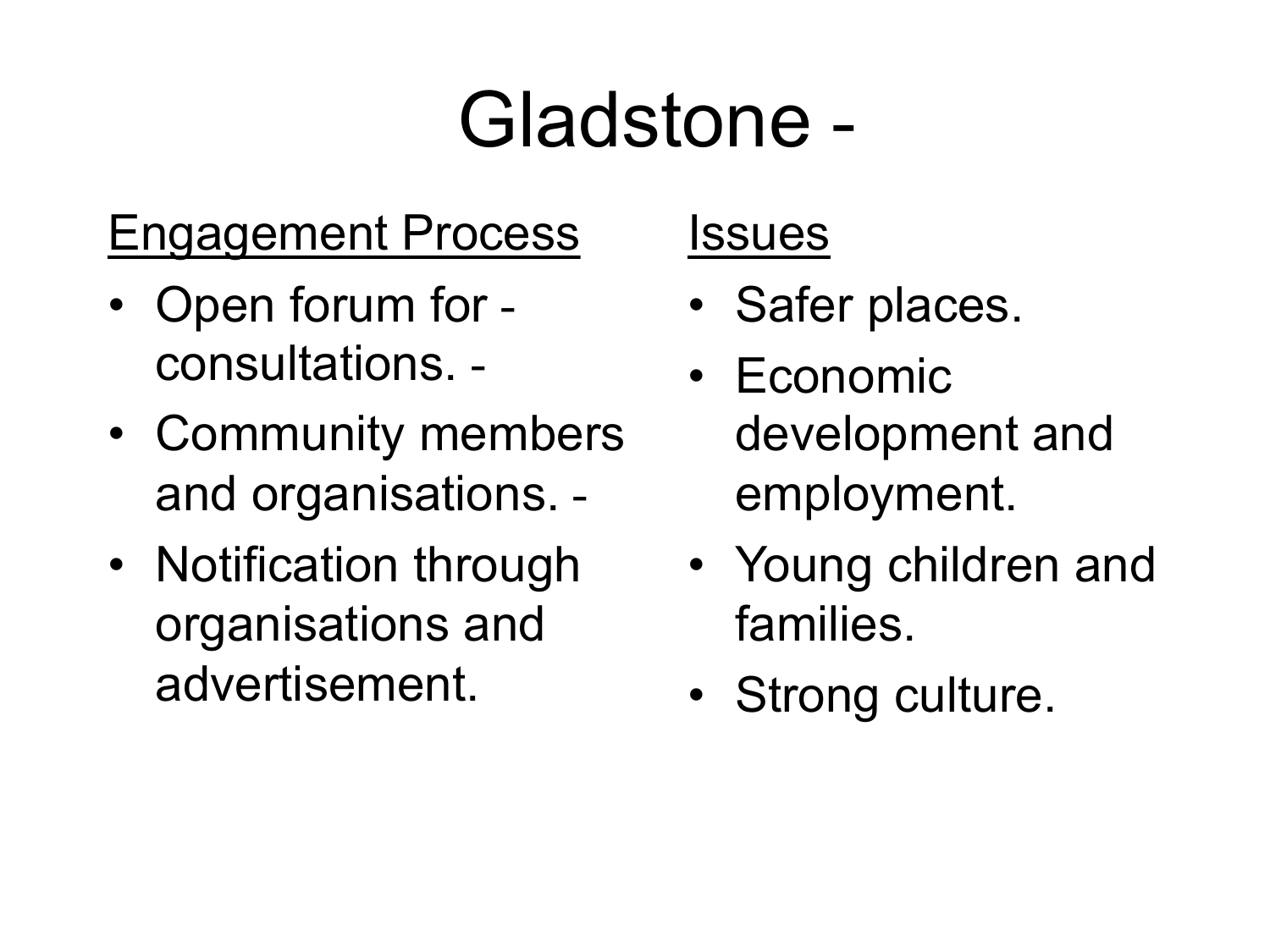## Gladstone Community Engagement Map \*

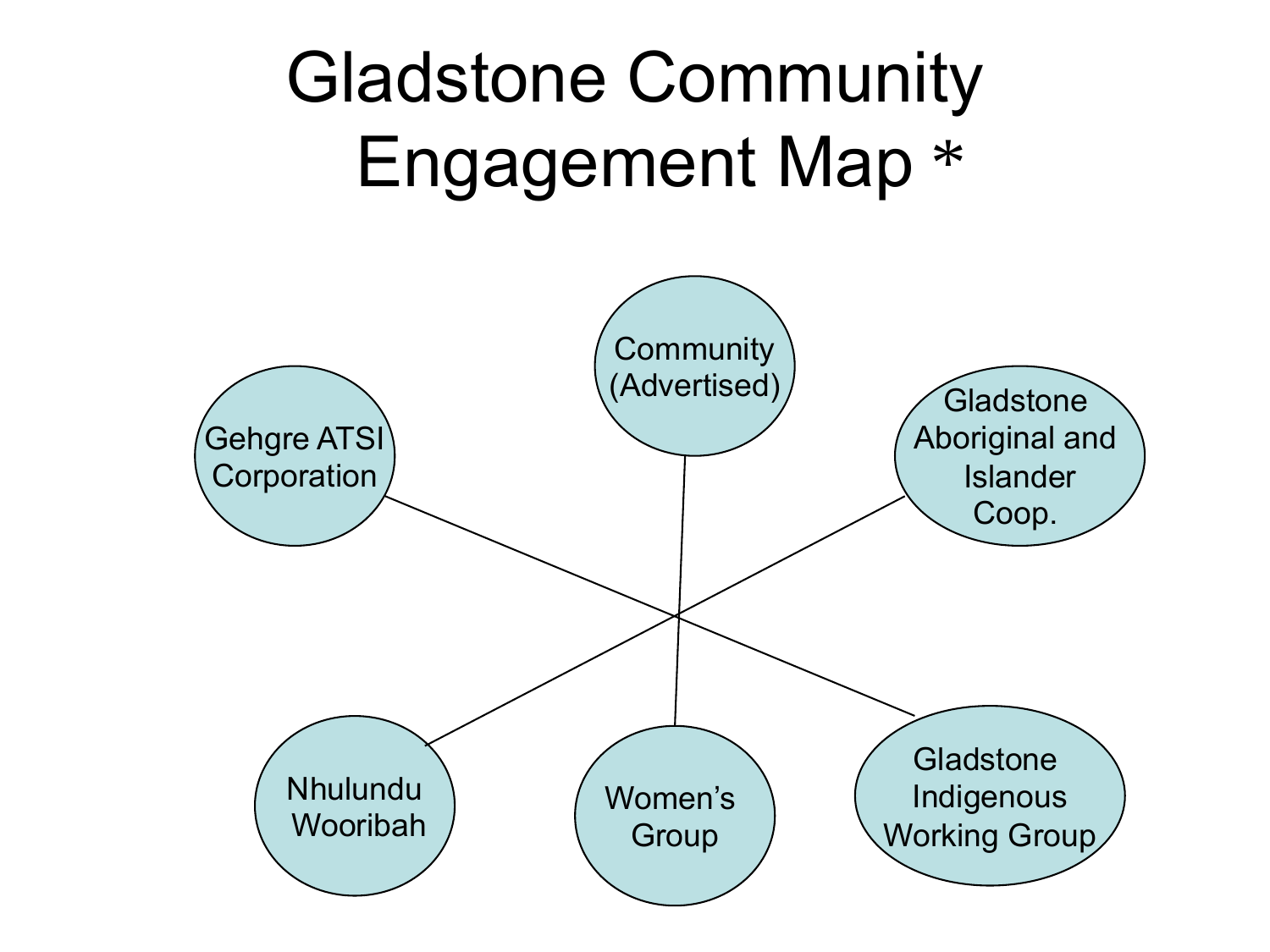## Mount Morgan &

## Engagement Process

- Community meetings. &
- &Invitation to participants through organisations and advertising.

## Issues Identified

- Youth activities and employment.
- Health (Substance Abuse).
- Employment opportunities.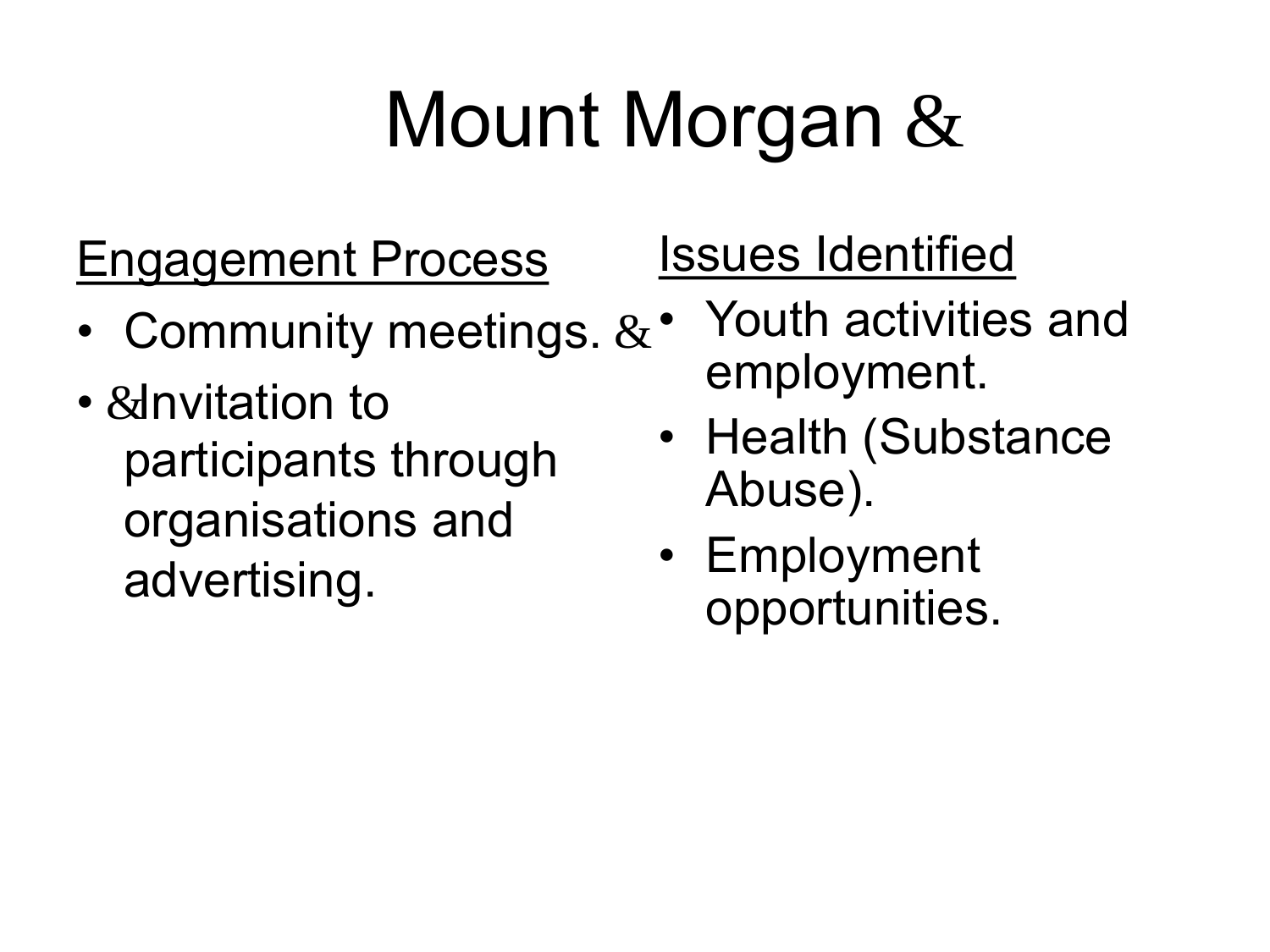## Mount Morgan Community Engagement Map &

Mount Morgan & Aboriginal Cooperative  $\&$ 

 $\mathbf{r}$ 

Calliungal Youth Centre

Community Members & (Advertisement) &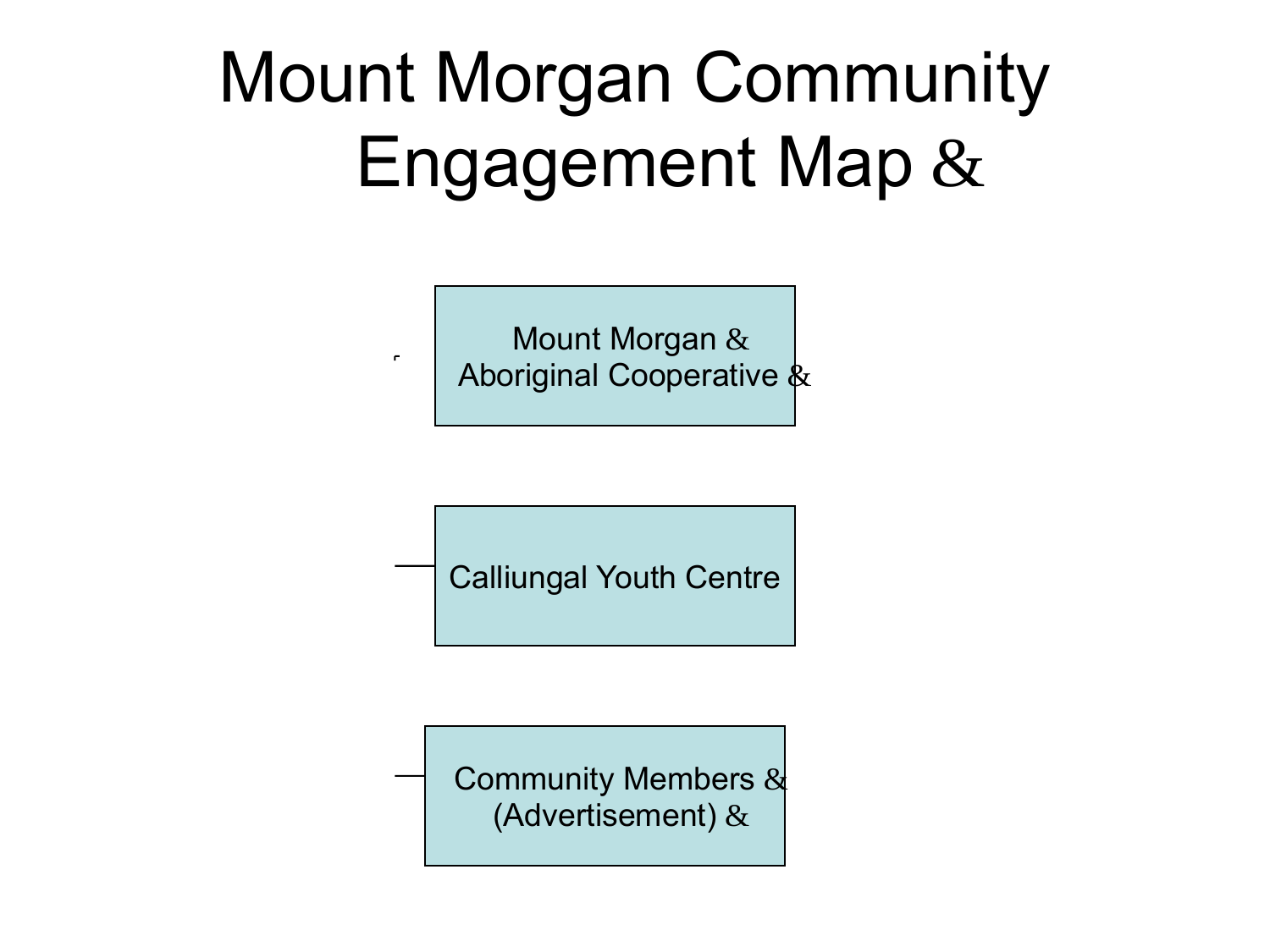## Rockhampton .

### Engagement Process

- • Issues based forum . for consultations. .
- identified for • Organisations representation.
- invited to attend • Community members through advertisement.

### Issues

- Strong culture.
- • Young children and families.
- Healthy living.
- Economic development.
- Safer communities. .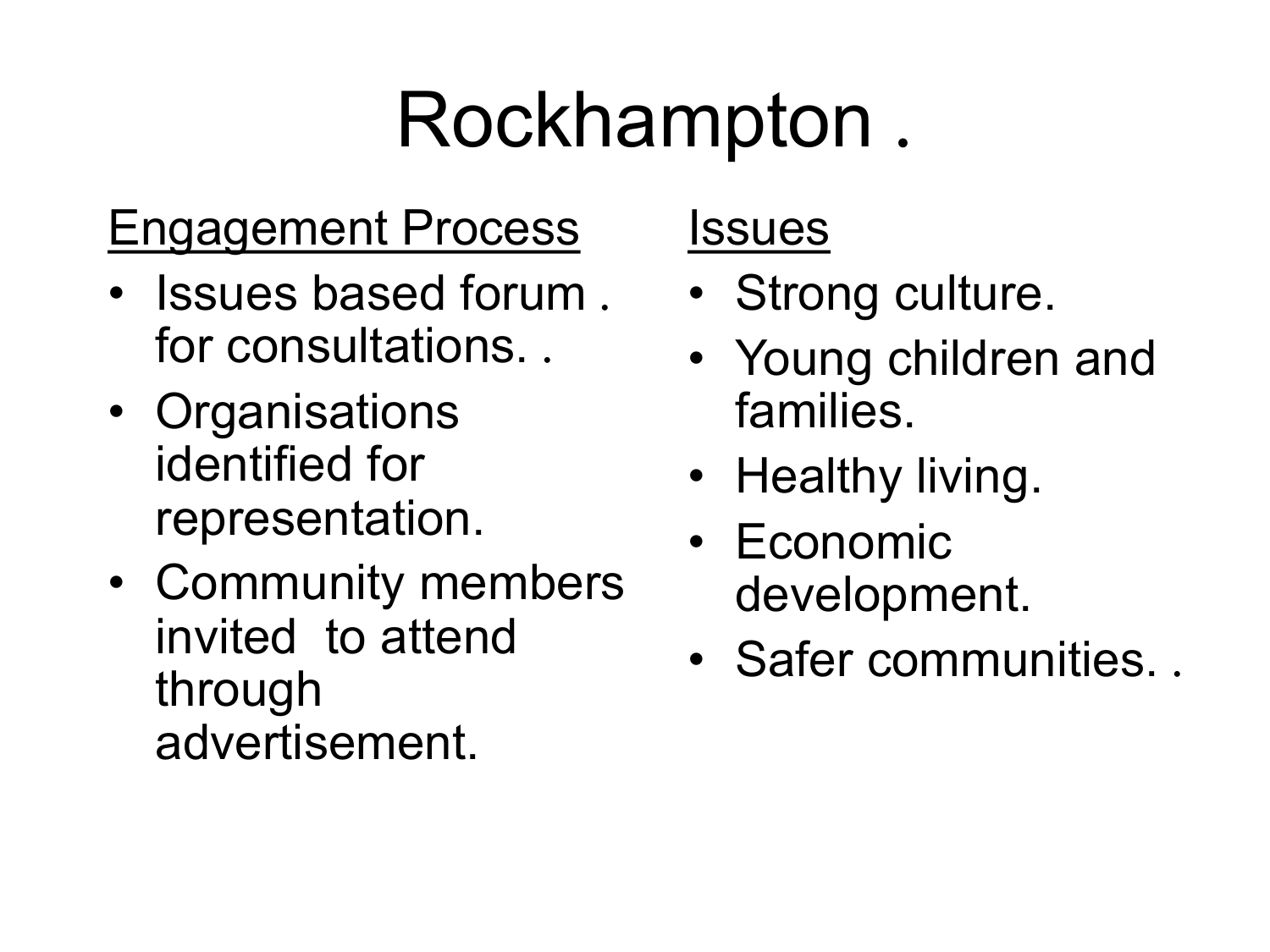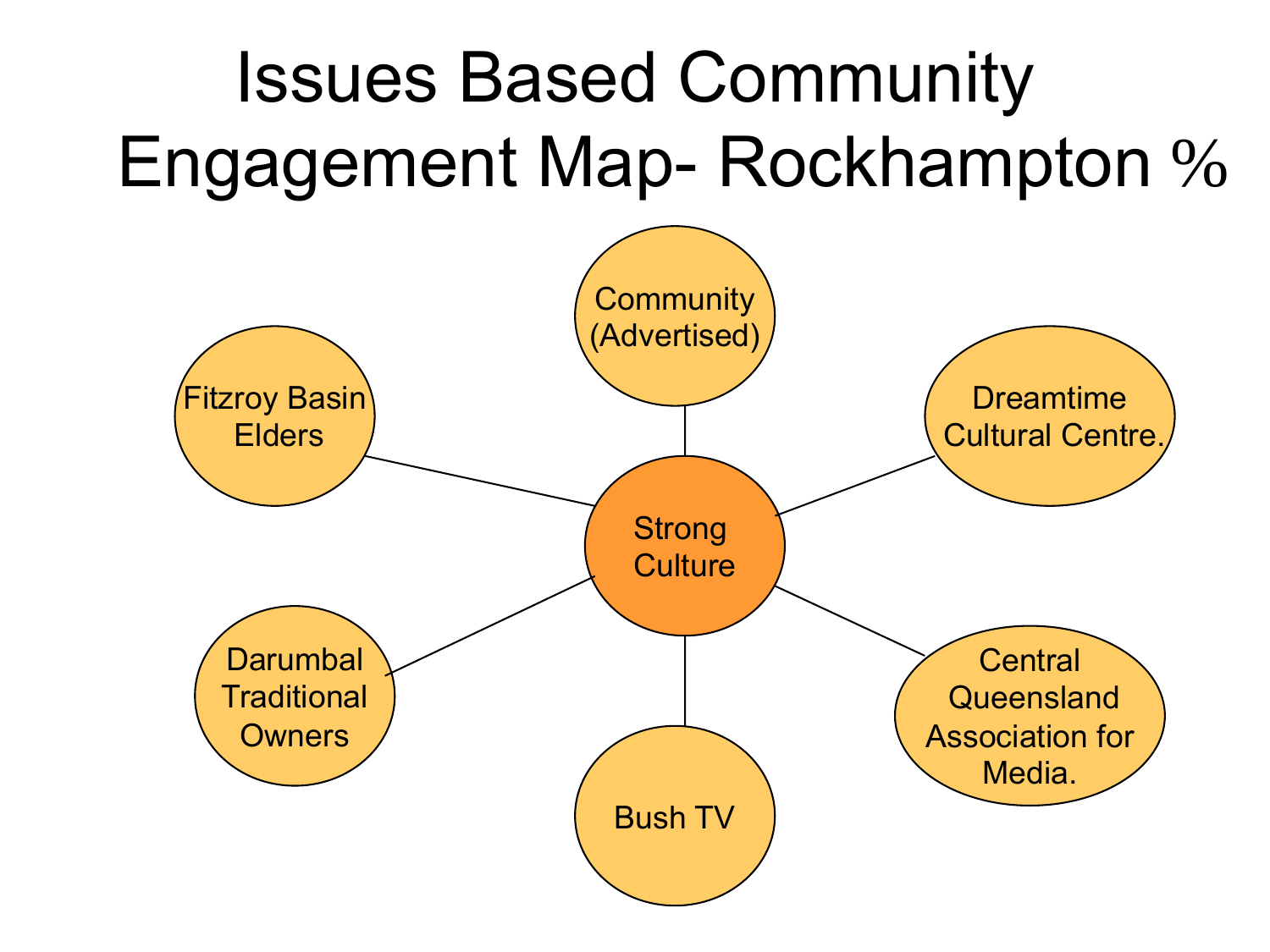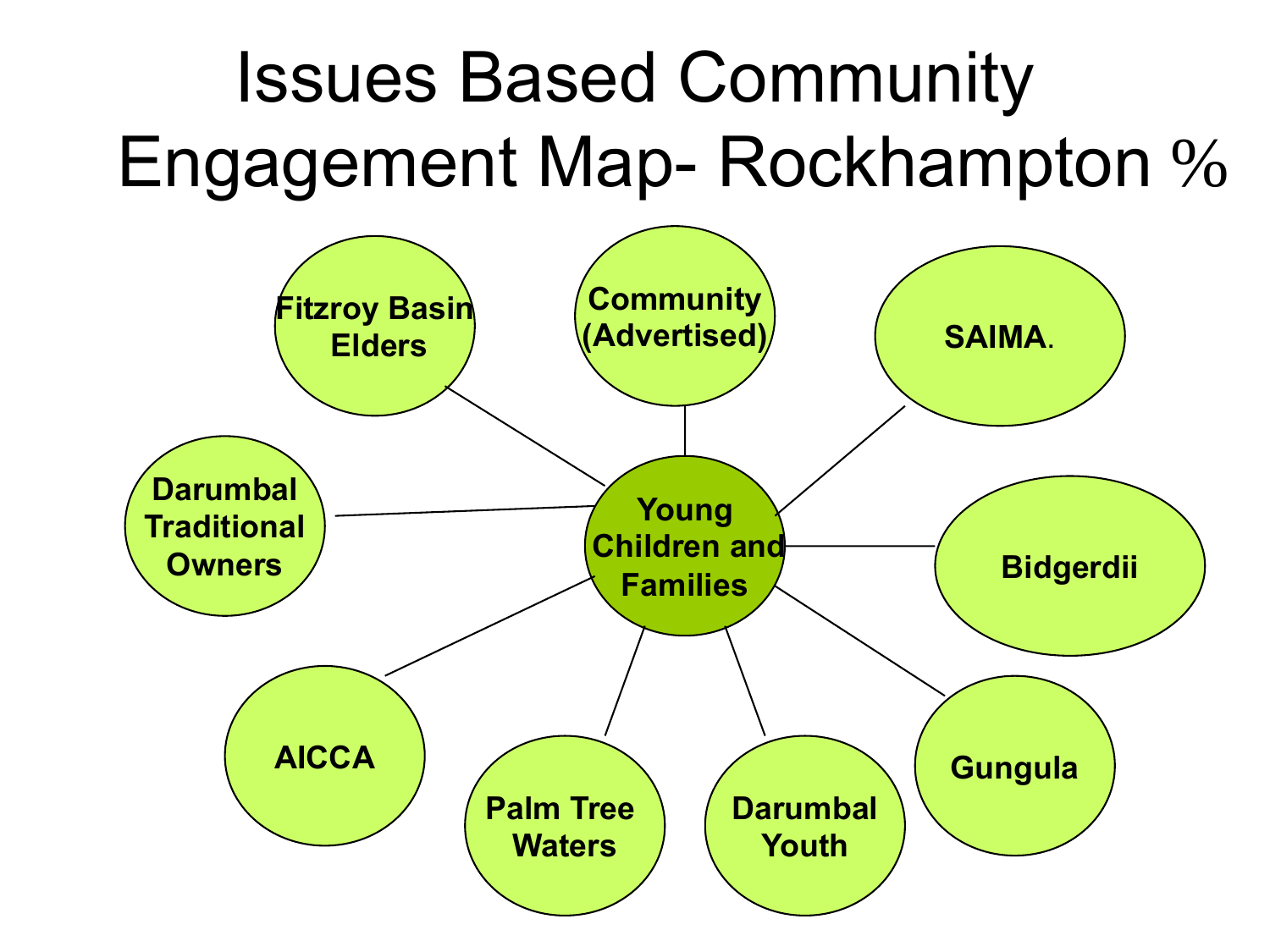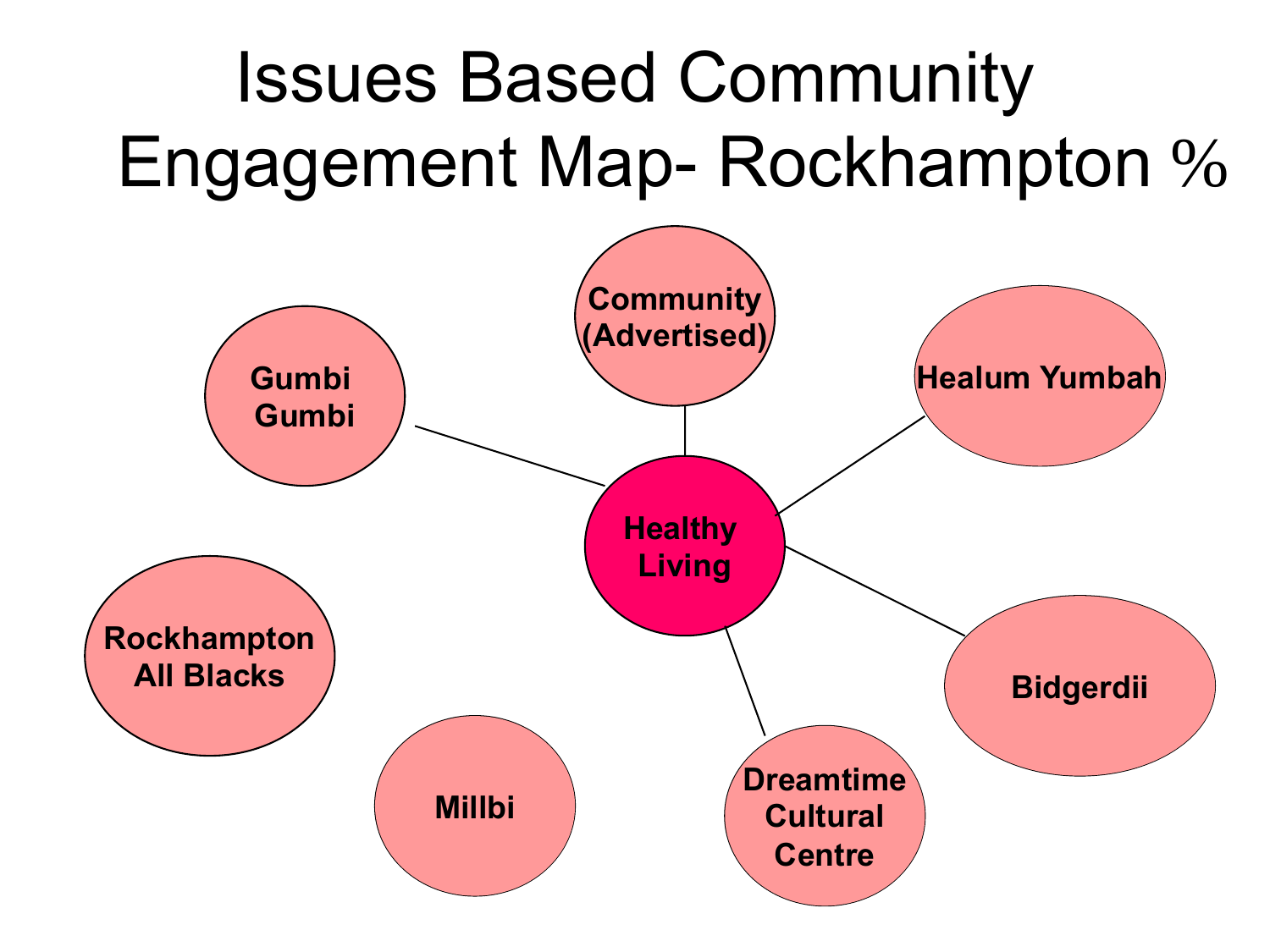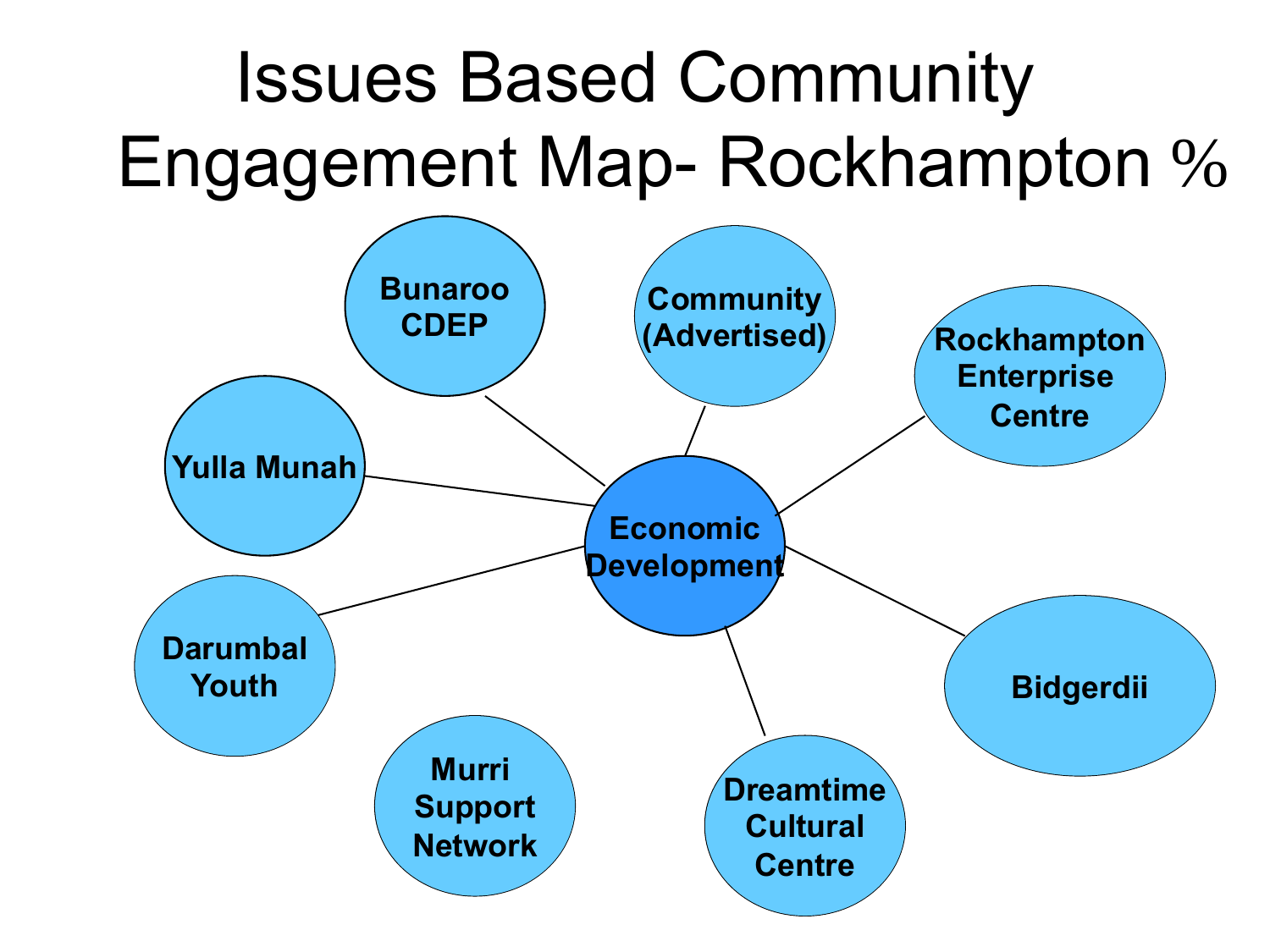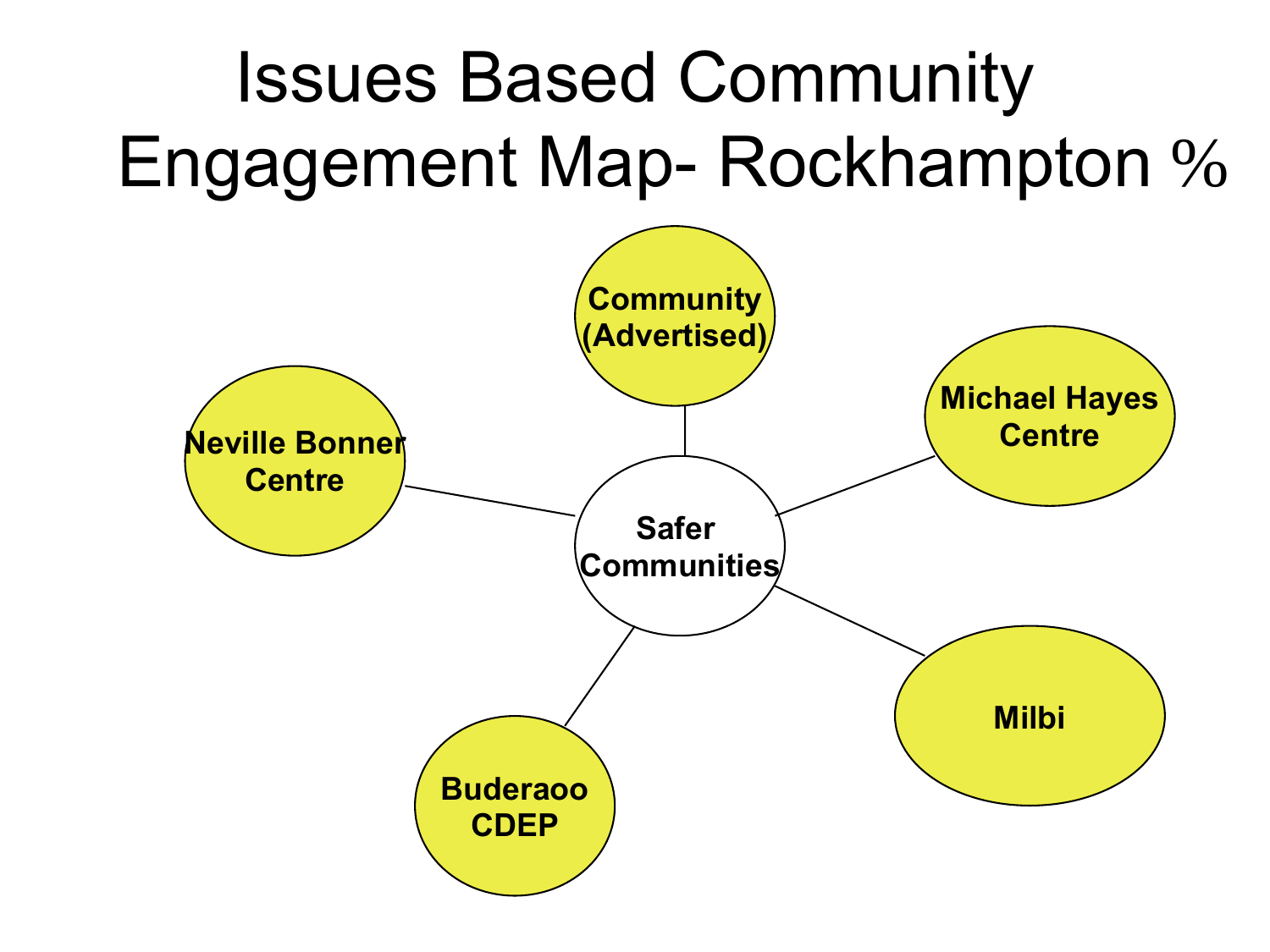## Emerald +

## **Engagement Process Emerald Community Engagement Map**

(

• Community members through + advertisement. +

# invited to attend Ficanninny | Community Group (Advertised)

### **Issues**

• Families and culture.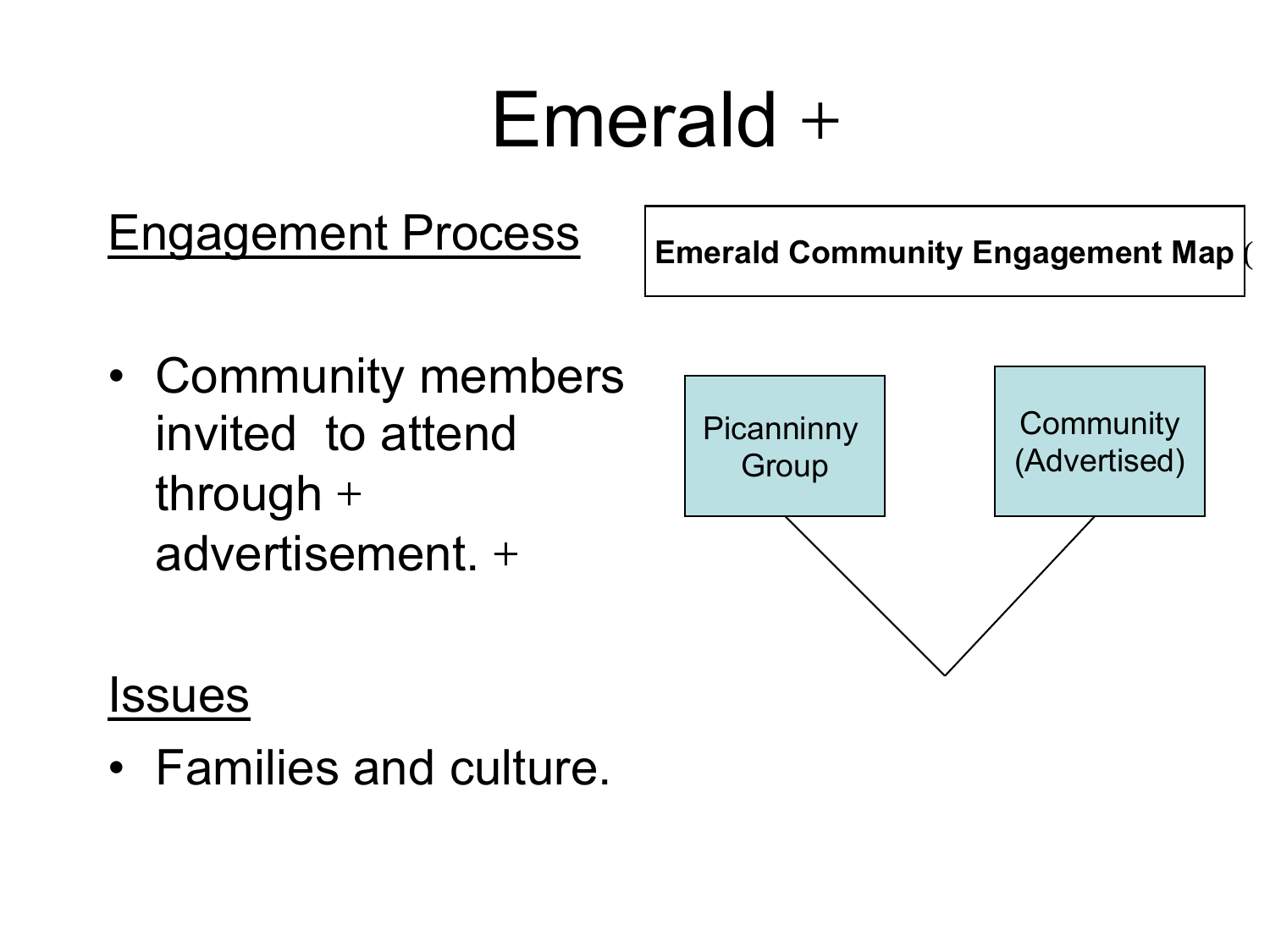## Clermont ,

### Engagement Process

- invited to attend. , • Community members
- **•**, Contact point is Sandy Creek.

### Issues

- • , Young Children and Families.
- , Healthy Living.
- , Economic Development. ,

**Clermont Community Engagement Map** )

Sandy Creek Aboriginal , and Torres Strait , Islander , Corporation ,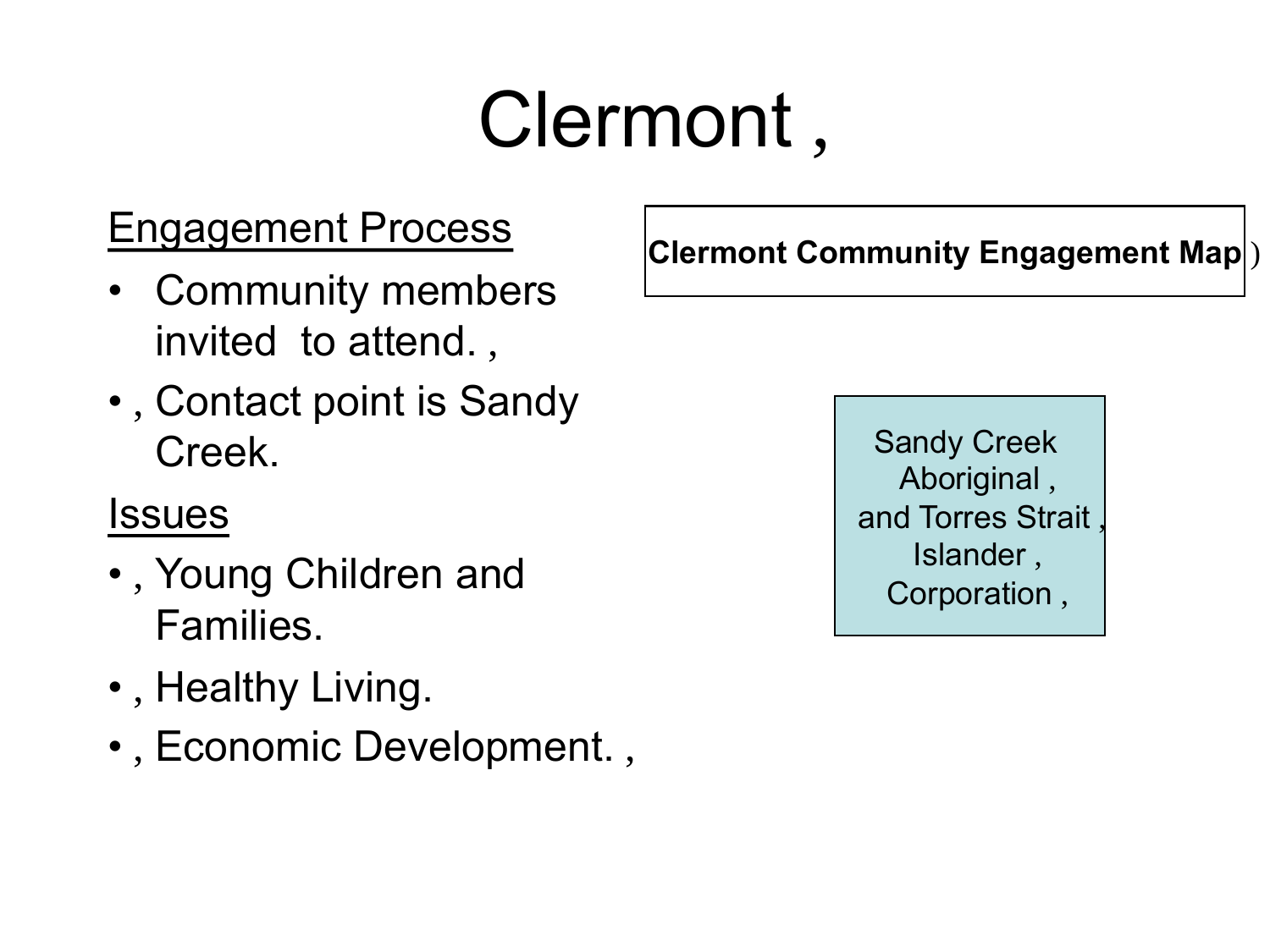## Blackwater .

### Engagement Process

 invited to attend. • Community members

#### **Blackwater Community Engagement Map** \*

### Issues

- Strong culture.
- • Education and families.
- Safe places.

 placed to bring . Advertisement . community together.

.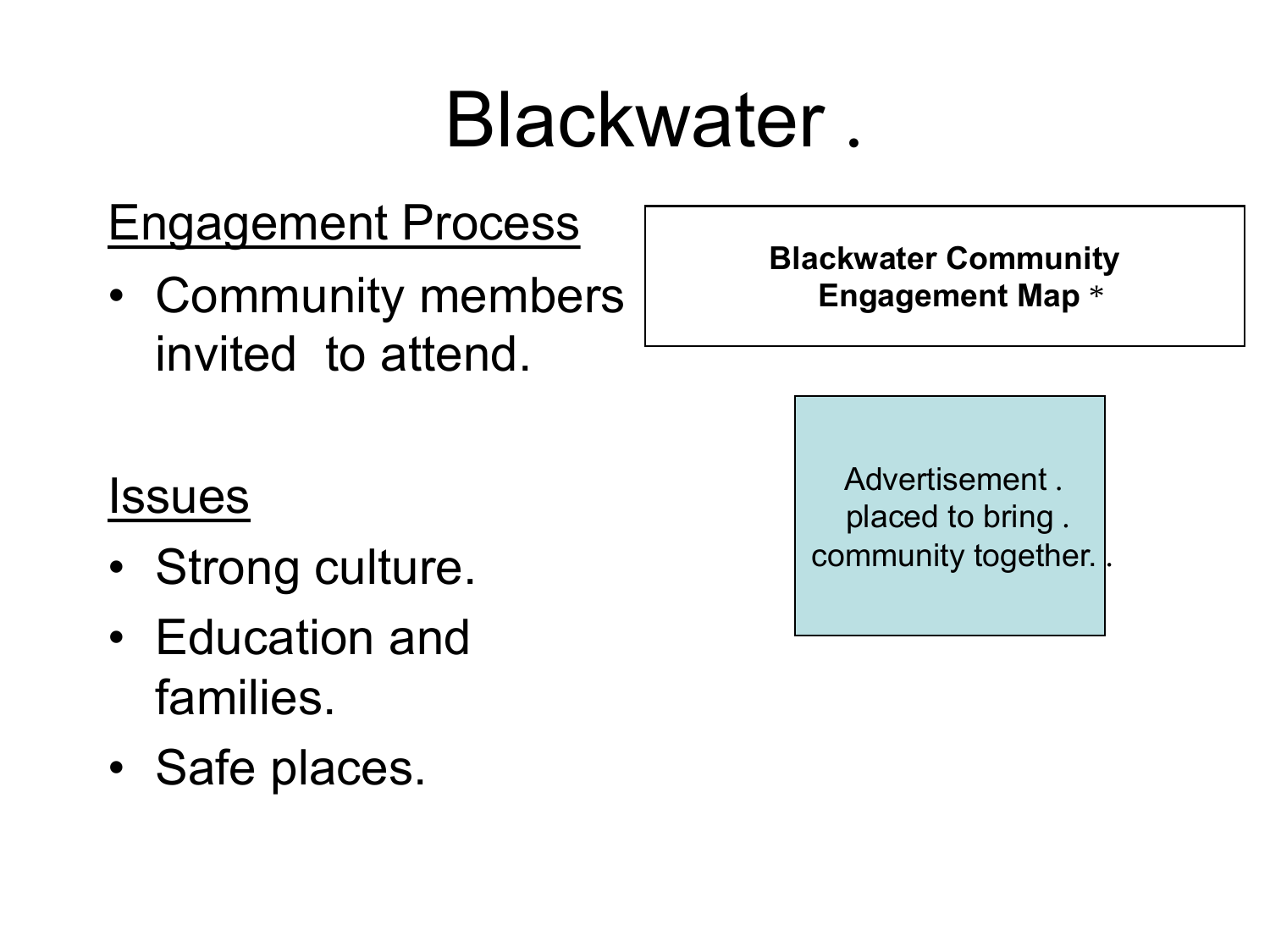## Barcaldine .

### Engagement Process.

- • . Community members invited to attend.
- • . Contact through Central Western Aboriginal Corporation.

### **Barcaldine Community Engagement Map** \*

#### **Issues**

- . Education self development.
- • . Economic development and employment.
- Substance Abuse.
- •. Engaging with youth.

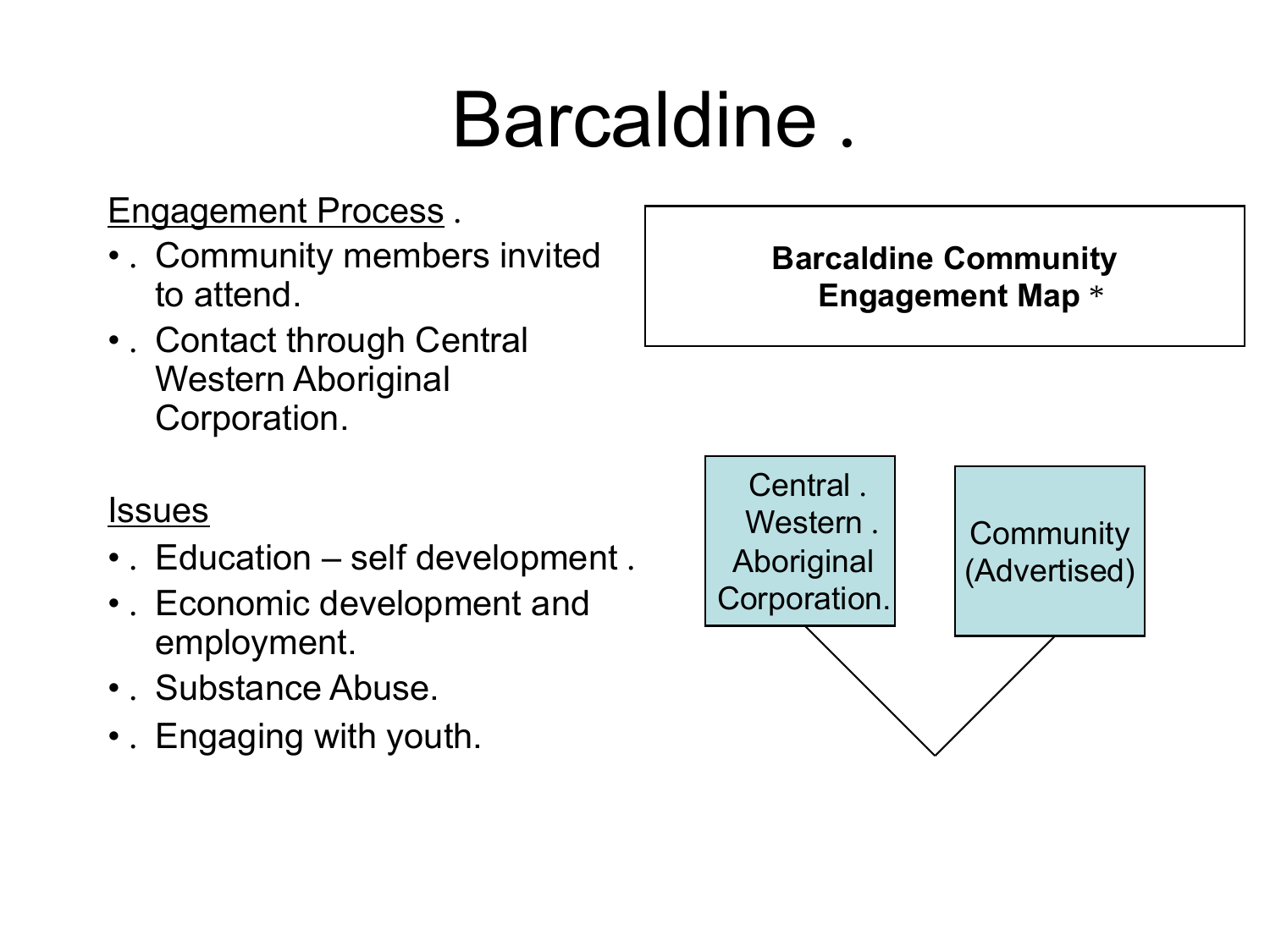## Tambo +

### Engagement Process

 invited to attend. • Community members **Tambo Community Engagement Map** &

### Issues

- Housing
- Education

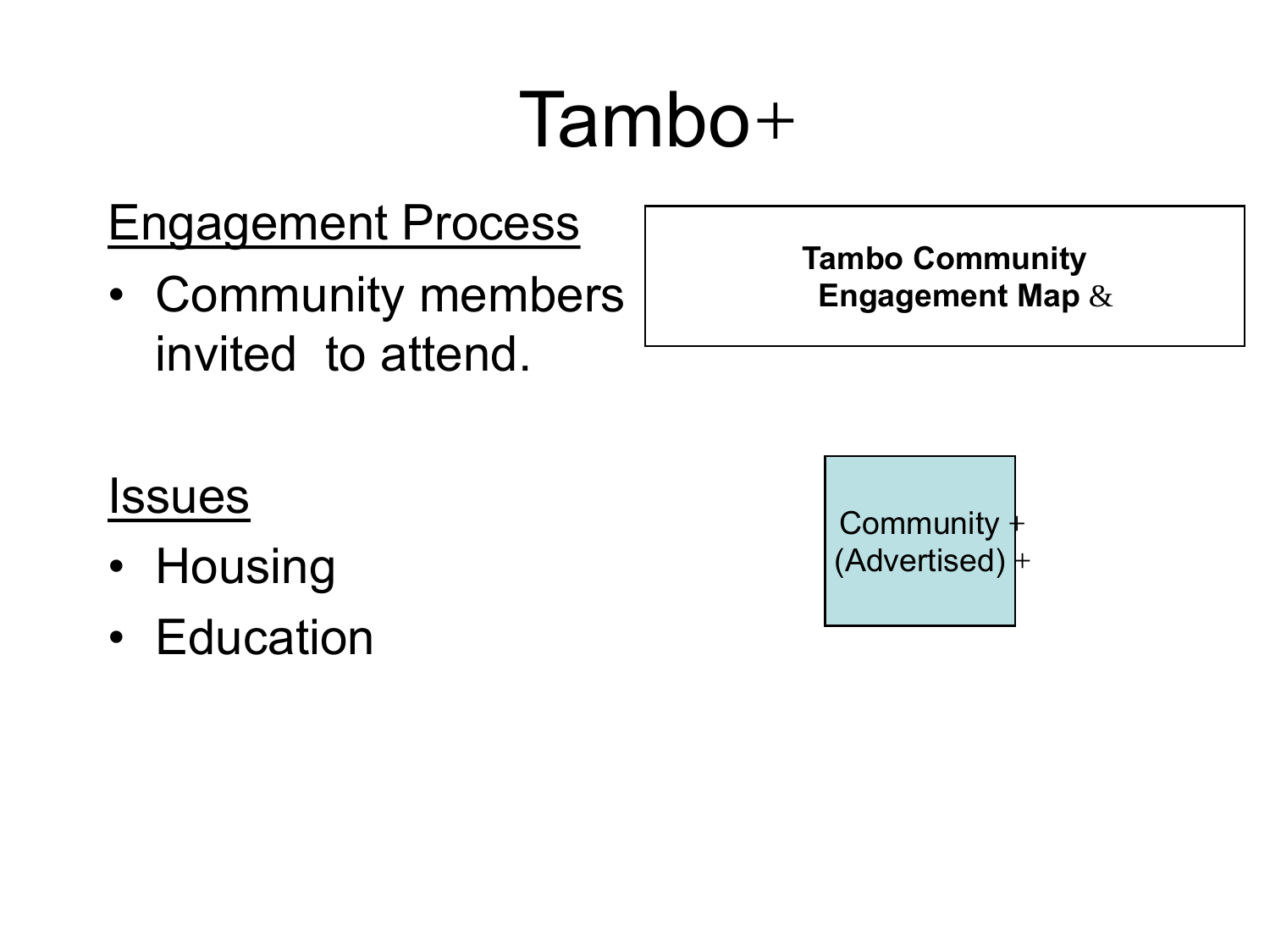## $Winton +$

### Engagement Process

- + Community members invited to attend.
- + Contact through Winton District Aboriginal Corporation.

#### **Issues**

- $\cdot$  + Education Outcomes
- $\bullet$  + Health substance abuse.
- + Employment for school leavers.
- $\bullet$  + Culture respect and self esteem.

## Winton  $+$ District  $+$ District + Community<br>
Corporation. (Advertised)

#### **Winton Community Engagement Map** &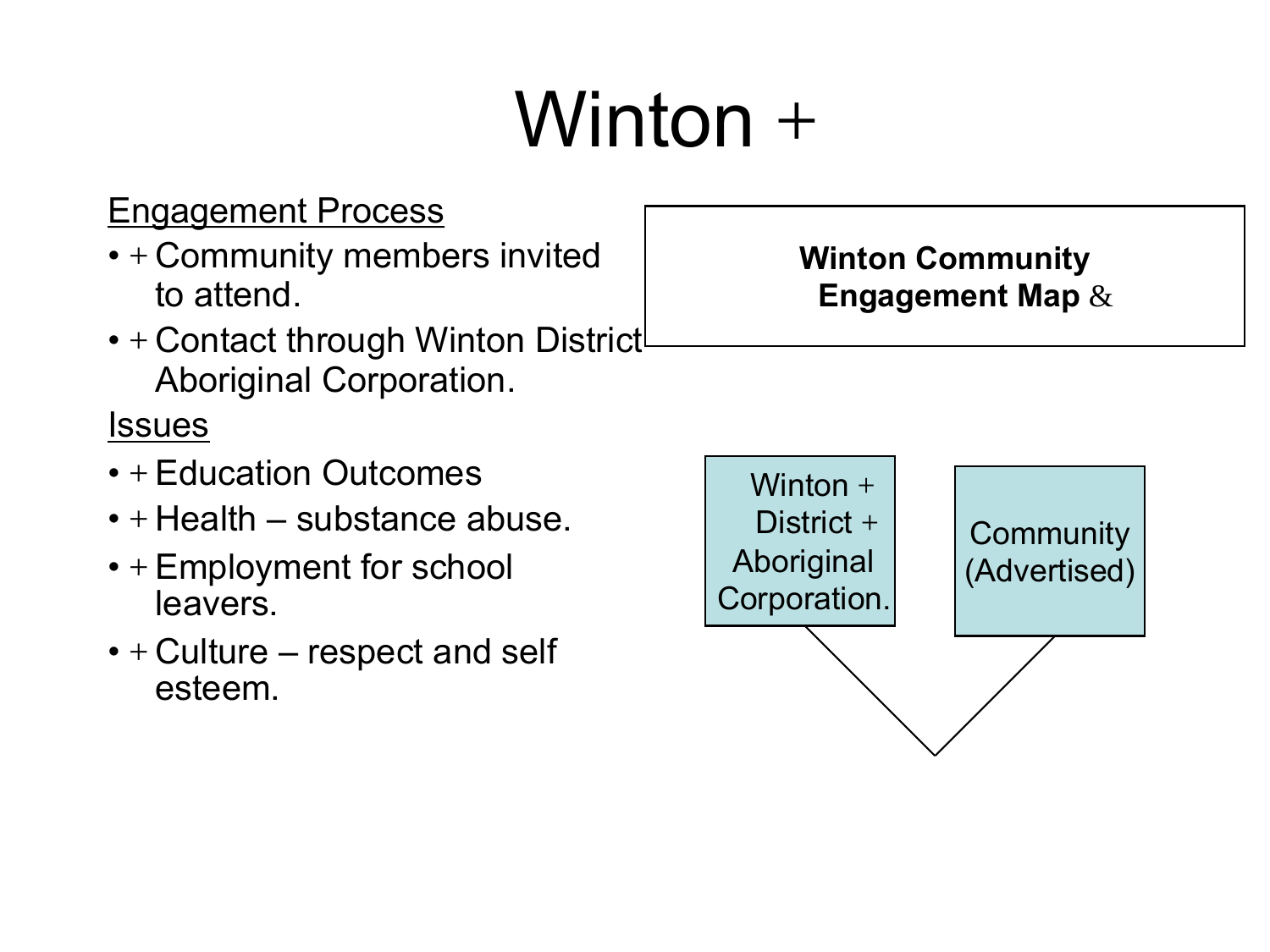## Longreach -

### Engagement Process

- - Community members invited to attend.
- - Contact through Longreach Aboriginal and Torres Strait Islander Corporation for Housing and Business.

### **Issues**

- - Employment.
- - Young children and families. -
- • - Safer communities.
- • - Employment.
- - Economic development.

### **Longreach Community Engagement Map** \*

Longreach Aboriginal and Torres Strait - <br>
Islander (Advertised)<br>
Corporation for Housing and Business.  $\frac{1}{1}$